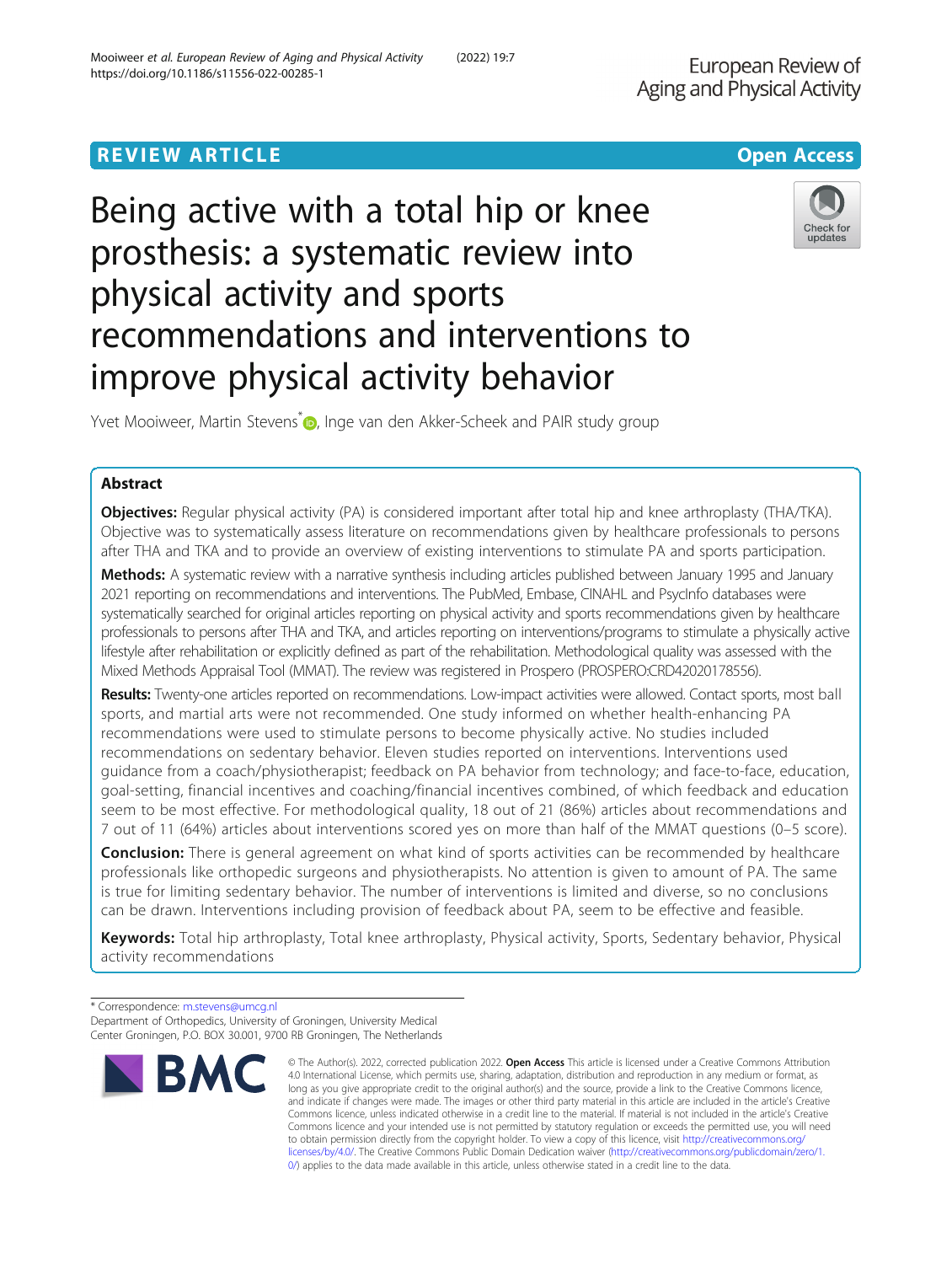# Background

Total hip arthroplasty (THA) and total knee arthroplasty (TKA) are clinically and cost-effective pain-relieving treatments for end stage osteoarthritis, and improve the ability to stay physically active [\[1](#page-14-0)]. In THA and TKA the original hip or knee joint is replaced by an artificial one. After either procedure it is of the utmost importance that persons maintain or adopt a physically active lifestyle) [[2,](#page-14-0) [3](#page-14-0)]. Physical activity (PA) can be defined as any bodily movement produced by skeletal muscles that requires energy expenditure [\[4](#page-14-0)]. Regular PA is considered to be one of the most important lifestyle behaviors affecting health. It is proven to help prevent and treat noncommunicable diseases (NCDs) such as heart disease, stroke, diabetes, and breast and colon cancer. It also helps prevent hypertension, overweight and obesity, and can improve mental health, quality of life and well-being [[5\]](#page-14-0). Being physically active on a regular basis also enhances fitness. Fitness is positively associated with functional autonomy in older adults [[6\]](#page-14-0). Additionally, after THA and TKA individuals can benefit from being physically active as there are indications that this results in lower fall risk, increased bone density, improved prosthetic fixation and reduced risk of prosthetic loosening [\[2](#page-14-0)].

There are also negative consequences, one of the most important being prosthetic wear. The degree of prosthetic wear is not solely related to PA though. Both patient- and prosthesis-related factors contribute to the longevity of a prosthesis [\[7](#page-14-0)]. Moreover, the degree of wear depends not only on the amount of PA but also on the mechanical loading of the joint, which in turn depends on body weight, type of PA and technique (experienced or newbie athlete), where high-impact activity and poor motor control matter [\[8](#page-14-0)].

PA recommendations for persons after THA and TKA thus have to focus on amount and intensity of PA as well as on type of activity, including whether someone has experience with that activity. With respect to amount and intensity, the guidelines of the WHO published in 2020 can be used [\[9](#page-14-0)]. The most recent WHO guidelines recommend that every healthy adult (aged 18 to 65) do at least 150–300 min of moderate-intensity or at least 75–150 min of vigorous-intensity aerobic physical activity or an equivalent combination of moderate and vigorous activity throughout the week for substantial health benefits. Adults should also do muscle-strengthening activities at moderate or greater intensity that involve all major muscle groups on two or more days a week. For adults older than 65 it is recommended to add multicomponent physical activity that emphasizes functional balance and strengthtraining at moderate or greater intensity three or more days a week, to enhance functional capacity and to prevent falls. Lastly, it is recommended to limit the amount of time spent being sedentary. Although these recommendations are not specific for THA and TKA patients, they are also considered applicable to this patient group  $[2, 10]$  $[2, 10]$  $[2, 10]$  $[2, 10]$ .

For type of physical activity or sport after THA and TKA, a narrative review was published by Fawaz and Masri that gives an overview of activities allowed by healthcare professionals [\[11\]](#page-14-0). However, they did not systematically review the current literature so their overview might be missing information. The only overview of interventions or programs to enhance postrehabilitation physical activity behavior of THA and TKA patients is that of Ishaku et al., who included papers up to November 2016. They concluded that studies showed a significant increase in time spent being physically active by participants in intervention groups compared to those in control groups [[12](#page-14-0)]. However, research shows that a large group of patients remain inactive even when pain and functional deficits are gone after arthroplasty [[10,](#page-14-0) [13](#page-14-0)–[16](#page-14-0)]. Targeted interventions seem necessary to enhance physical activity behavior in this patient group.

The objective of this systematic review is therefore twofold: to systematically review the existing literature on recommendations given by healthcare professionals to patients after THA and TKA, and to provide an overview of existing interventions/programs described in the literature to stimulate a physically active lifestyle after THA and TKA.

# Methods

# Search strategy

A systematic review with a narrative synthesis was conducted. The review was registered in Prospero (PROS-PERO: CRD42020178556) beforehand. A librarian of the Central Medical Library of UMCG was consulted for the search strategy. It was decided to perform one broad search strategy for both questions. The search strategy conducted is shown in Additional file [1](#page-13-0): Appendix 1.

## Study selection

The PubMed, Embase, CINAHL and PsycInfo databases were systematically searched for original articles reporting on PA and sports recommendations given by healthcare professionals to persons after THA and TKA, and articles reporting on interventions/programs to stimulate a physically active lifestyle after rehabilitation or explicitly defined as part of the rehabilitation. Included persons had to be over 18 years of age. Articles written in a language other than English, review articles, case reports and study protocols were excluded. The search was conducted on 26 March 2020, and articles were searched from January 1995 onwards; an update of the search was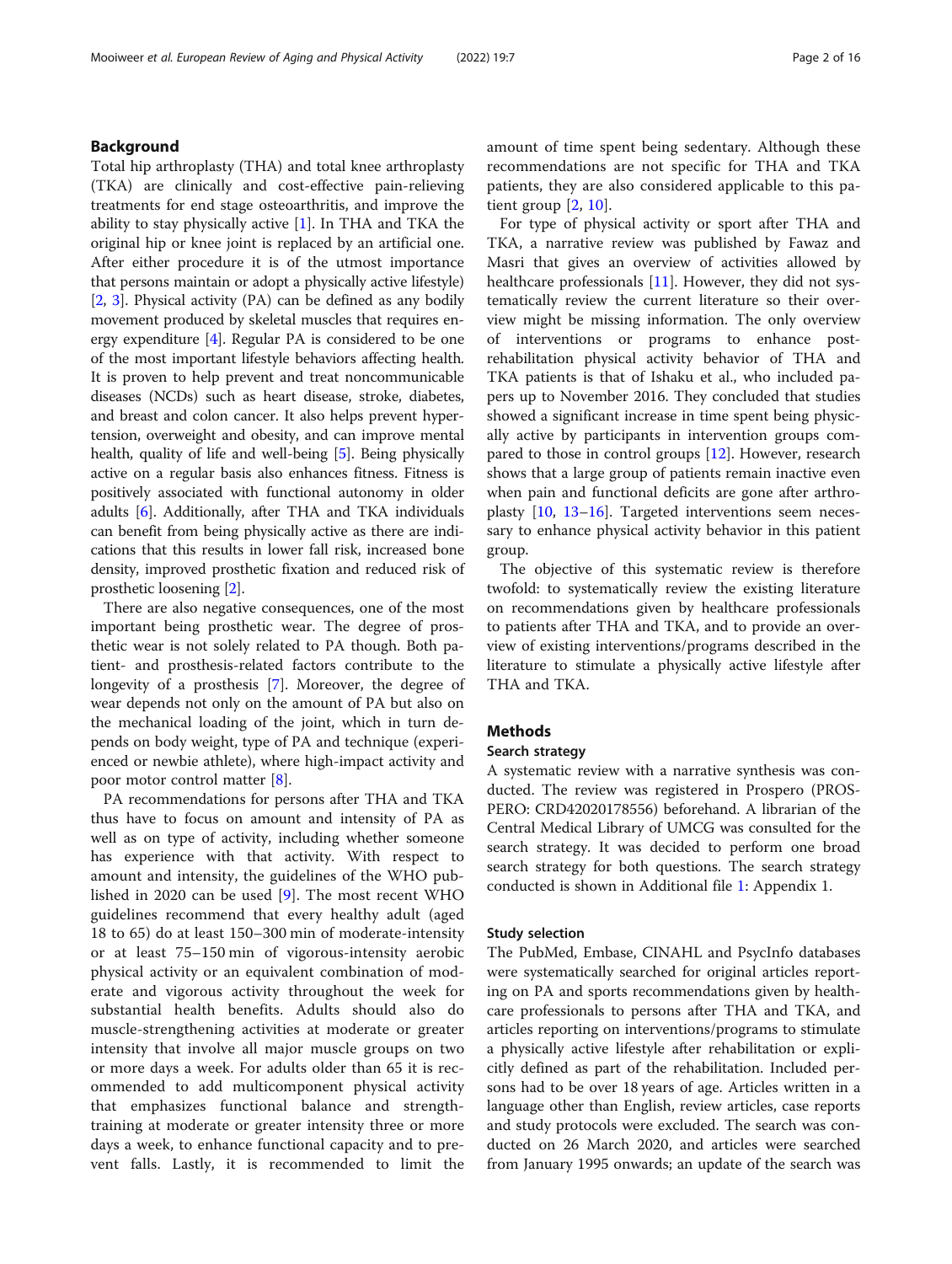done on 13 January 2021 following the guidelines of Bramer et al. [[17](#page-14-0)].

Studies identified by the search strategy were imported to EndNote X9 (Clarivate Analytics Endnote X9.3.1, Philadelphia) and duplicates were removed following the guidelines proposed by Bramer et al. [\[18\]](#page-14-0). Articles were first screened for eligibility based on title and abstract. All articles extracted by the authors were screened for full-text eligibility. The screening procedure was performed by two authors (M.S. and I.A.S.) independently, and differences were solved by discussion. When needed, a third assessor (Y.M.) was consulted. Reference lists of included articles were screened for possible eligible articles that were missed in the initial search strategy.

The literature search yielded 7759 articles. After removing duplicates, 5029 unique articles remained. Subsequent reading of the titles and abstracts led to exclusion of 4960 articles. Full-text was assessed in the remaining 69. Of these, 18 articles reporting on recommendations were included. The reference lists of the included articles were manually checked and three additional articles were identified, making a total of 21. With respect to articles reporting on interventions, 11 were included after full-text screening. The entire procedure was performed by two authors (M.S. and I.A.S.). Once again, a third assessor (Y.M.) was consulted when needed (for flowchart, see Fig. [1\)](#page-3-0).

# Data extraction and analysis

Data extraction was performed by two authors (M.S. and I.A.S.). For both research questions a separate table was created that included information about author and year, country, study design, sample size and characteristics, data collection period, type of sport/activity, measurement method and outcomes. Table [1](#page-4-0) (first research question) includes the given recommendations and Table [2](#page-8-0) (second research question) displays the intervention characteristics.

# Quality assessment

Quality assessment was performed using the Mixed Methods Appraisal Tool (MMAT) v. 2018 [\[51](#page-15-0)]. The MMAT is a critical appraisal tool designed to be used in reviews including qualitative, quantitative and mixedmethod articles. For each of the five different study designs the MMAT comprises, it has five questions to determine whether the risk of bias on a certain aspect is low. If the risk of bias is low the question receives a "yes", otherwise a "no", and when it is not clearly described it receives a "can't tell". Since calculating a total score has been discouraged, it was chosen to present the ratings of the individual criteria  $[52]$  $[52]$ . The quality of the articles was judged by two researchers independently

(M.S. and I.A.S.), and differences were solved by discussion, when needed with help of a third assessor (Y.M.).

# Results

# Recommendations for PA Description of studies

Twenty-one studies [\[19](#page-14-0)–[39\]](#page-15-0) published between 1995 and 2021 were analyzed. Table [1](#page-4-0) shows an overview of the study characteristics and results. The studies were conducted in Western countries (Western Europe and the United States), except for one study from Japan [\[36](#page-15-0)]. Most studies concerned the hip [[19](#page-14-0)–[30](#page-14-0), [33,](#page-15-0) [35](#page-15-0)–[37](#page-15-0), [39](#page-15-0)], with fewer studies on the knee [\[21](#page-14-0)–[26,](#page-14-0) [29](#page-14-0)–[38\]](#page-15-0).

# Quality assessment

The quality of articles varied. The assessment of each article can be found in Additional file [2:](#page-13-0) Appendix 2A. Of the 21 articles included, none scored "yes" on all five questions of the MMAT, while 4 positive answers were given in five articles [[23](#page-14-0), [24,](#page-14-0) [27](#page-14-0), [28,](#page-14-0) [35\]](#page-15-0), 3 in thirteen articles [[19](#page-14-0), [20](#page-14-0), [25](#page-14-0), [26,](#page-14-0) [29](#page-14-0)–[34,](#page-15-0) [36](#page-15-0), [38,](#page-15-0) [39\]](#page-15-0), 2 in one article [\[22\]](#page-14-0), 1 in none of the articles, and none in two of the articles [[21](#page-14-0), [37](#page-15-0)]. There wasn't a "no" score in ten articles [\[20,](#page-14-0) [23](#page-14-0), [24](#page-14-0), [27](#page-14-0), [28,](#page-14-0) [30](#page-14-0), [31](#page-14-0), [34](#page-15-0)–[36](#page-15-0)], while nine articles [[19](#page-14-0), [22,](#page-14-0) [26](#page-14-0), [29](#page-14-0), [32](#page-15-0), [33](#page-15-0), [37](#page-15-0)–[39\]](#page-15-0) received a "no" on one out of five questions. Further, one article [[25](#page-14-0)] scored a "no" on two questions and 1 [[21](#page-14-0)] on four questions. The remaining questions of the MMAT were assessed as a "can't tell".

## **Outcome**

In sixteen studies [[19](#page-14-0)–[34\]](#page-15-0) the focus was on general sports activities; in the majority of these studies selfconstructed (web-based) questionnaires were used, distributed among orthopedic surgeons. One study [[34](#page-15-0)] included physiotherapists. One study [[27\]](#page-14-0) focused on the influence of high-impact sports operationalized as a University of California, Los Angeles (UCLA) activity score of 9–10 versus low-intensity activities (UCLA score 1–4) on function, dislocation rate, linear wear and prosthetic survival. One study [[26\]](#page-14-0) informed on how far healthcare professionals use health-enhancing PA recommendations to stimulate persons after THA and TKA to become physically active again. No study included recommendations on sedentary behavior.

Five studies [[35](#page-15-0)–[39](#page-15-0)] focused on specific sports, two of which − including persons after THA − concerned alpine skiing and/or cross-country skiing [\[35](#page-15-0), [37\]](#page-15-0). Focus was on the detrimental effect of skiing on loosening, migration and wear of the prosthesis. Two studies − one in persons after THA and one in persons after TKA − focused on tennis [\[38](#page-15-0), [39\]](#page-15-0). Purpose was to characterize persons who play tennis after arthroplasty in terms of their functional abilities and degree of satisfaction. One study from Japan focused on playing golf [[36\]](#page-15-0) after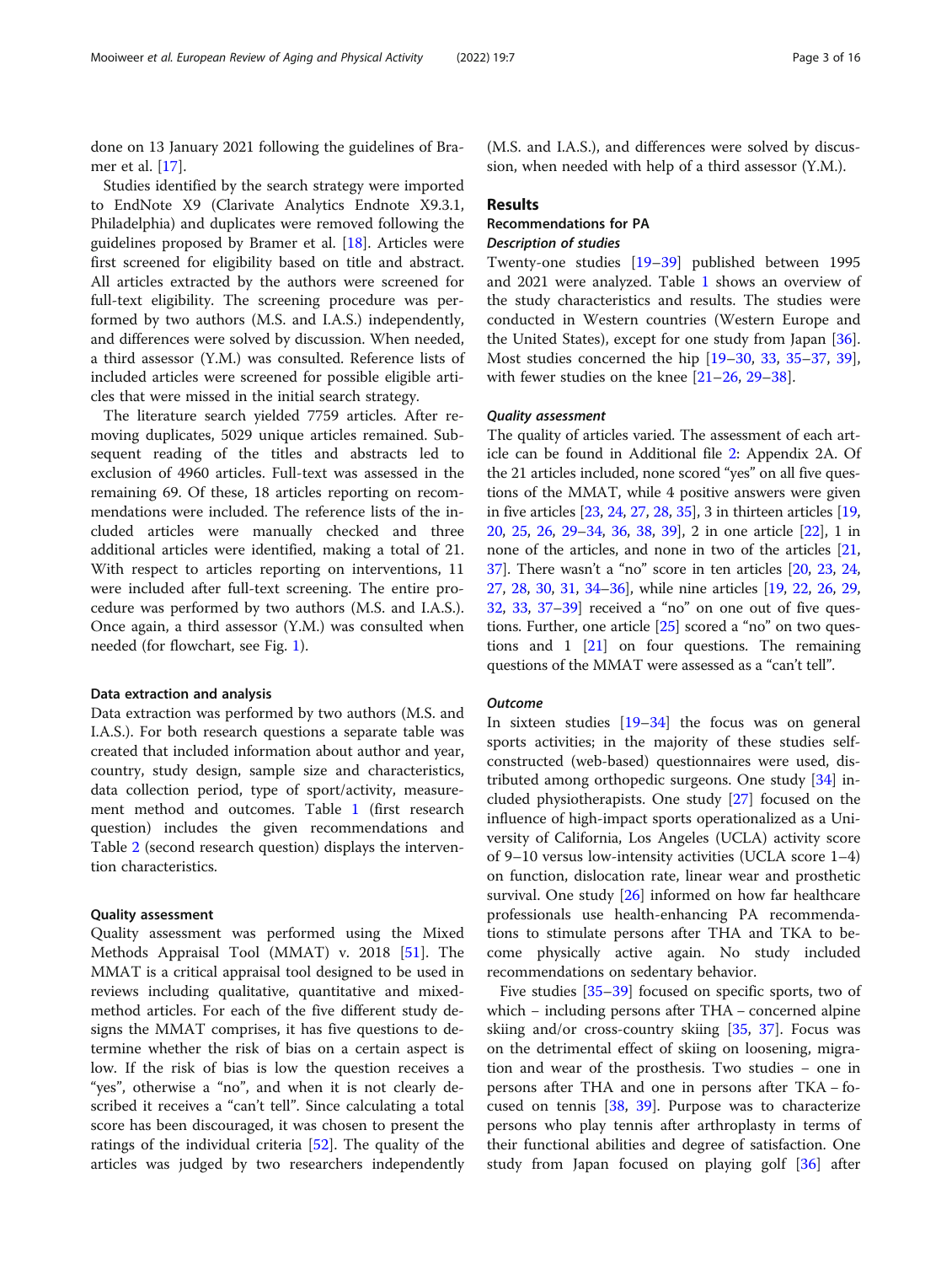<span id="page-3-0"></span>

THA. In a laboratory setting it was determined to what degree the golf swing had a detrimental effect on linerto-neck contact and cup-head translation.

Overall, there is a general consensus on what kind of sports activities can or cannot be recommended.

# Interventions

# Description of studies

In total 11 articles [[40](#page-15-0)–[50](#page-15-0)] were included describing an intervention or program that aims to enhance PA behavior during or after post-THA or post-TKA rehabilitation. Three studies [\[40](#page-15-0), [41,](#page-15-0) [47\]](#page-15-0) had post-THA participants, seven studies [[42](#page-15-0)–[46](#page-15-0), [48](#page-15-0), [49](#page-15-0)] post-TKA participants, and

one study [[50](#page-15-0)] aimed at both populations. All studies were RCTs, apart from one case series  $(N = 2$  persons) [[47\]](#page-15-0). The sample size of the RCTs ranged from 13 to 163 persons. The 11 articles studied 13 different interventions. Table [2](#page-8-0) shows an overview of the study characteristics.

# Quality assessment

The quality of articles varied. The assessment of each article can be found in Additional file [3:](#page-13-0) Appendix 2B. Of the 11 articles  $[40-50]$  $[40-50]$  $[40-50]$  $[40-50]$  included, two  $[41, 47]$  $[41, 47]$  $[41, 47]$  scored "yes" on all five questions of the MMAT, while 4 positive answers were given in two articles [[46](#page-15-0), [50](#page-15-0)], 3 in three articles [[42](#page-15-0),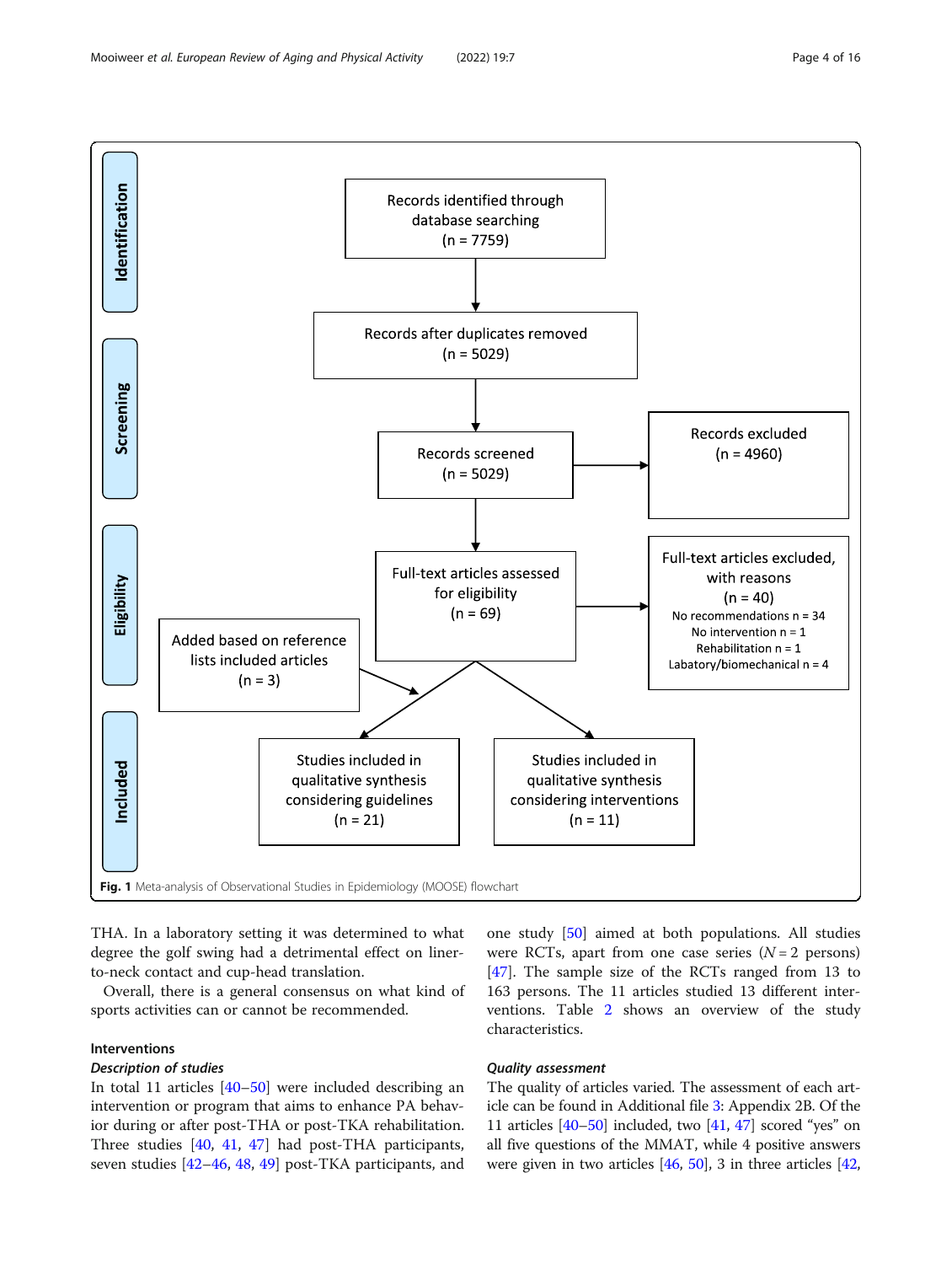<span id="page-4-0"></span>

|                                              |              |                               | J                                                                                                                    |                                                                  | יִ                                                                                          |                                                                                                                                                                            |                                                                                                                                                                          |                                                                                                                                                                                                                                                                                                                                 |
|----------------------------------------------|--------------|-------------------------------|----------------------------------------------------------------------------------------------------------------------|------------------------------------------------------------------|---------------------------------------------------------------------------------------------|----------------------------------------------------------------------------------------------------------------------------------------------------------------------------|--------------------------------------------------------------------------------------------------------------------------------------------------------------------------|---------------------------------------------------------------------------------------------------------------------------------------------------------------------------------------------------------------------------------------------------------------------------------------------------------------------------------|
| Author (year)                                | Arthroplasty | Study design                  | Sample size &<br>characteristics                                                                                     | period (follow-up<br>Data collection<br>& time after<br>surgery) | Type of (sports)<br>activity                                                                | Measurement method                                                                                                                                                         | Outcome variables of<br>interest                                                                                                                                         | Recommendation                                                                                                                                                                                                                                                                                                                  |
| Amstutz and Le Duff<br><b>Rau</b>            | È            | Survey                        | age 51.9 yrs. (14–78), BMI<br>26.5 (16.7–46.5)<br>HRA, female 30%<br>Metal-on-metal<br>hybrid<br>$N = 661$           | Time after surgery:<br>$10.1$ $[1-18]$ yrs                       | 17 general sports<br>activities                                                             | Questionnaire                                                                                                                                                              | Type, frequency & duration of<br>Impact & hip cycle scores<br>Survivorship (revision for<br>aseptic failure or wear),<br>sporting activities,                            | Return to sports is safe if treated<br>with well-designed and well-<br>implanted HRA.                                                                                                                                                                                                                                           |
| Bradley, Moul [20]<br>Great Britain          | 千<br>三       | Survey                        | N = 109 British Hip Society<br>members                                                                               | $\overline{\phantom{a}}$                                         | 22 general sports<br>activities                                                             | Web-based questionnaire                                                                                                                                                    | Recommendation (allowed,<br>allowed w experience, not<br>Level of impact (low,<br>allowed, undecided)<br>intermediate, high),                                            | Medium-impact sports, ± half of<br>Rowing not allowed by minority<br>lifting, ice-skating/roller blading<br>weight/low-repetition weight-<br>of surgeons. High-impact and<br>surgeons do not allow high-<br>contact sports, road jogging,<br>martial arts, high-impact aer-<br>Low-impact sports allowed.<br>obics not allowed. |
| Clifford and Mallon<br>USA<br>[21]           | THA & TKA    | Expert opinion                | $N = 2$ Orthopedic<br>surgeons                                                                                       |                                                                  | sports activities<br>36/37 general                                                          | Consensus                                                                                                                                                                  | potentially low, intermediate,<br>Perceived impact (low,<br>high)                                                                                                        | allowed w experience, medium-<br>Low-impact activities allowed,<br>impact allowed w experience,<br>high-impact not allowed.                                                                                                                                                                                                     |
| Healy, lorio [22]<br>USA                     | THA & TKA    | Literature review &<br>survey | members, $N = 58$ Knee<br>Hip Society<br>members<br>Society<br>$N=54$                                                |                                                                  | 42 general sports<br>activities                                                             | Questionnaire                                                                                                                                                              | opinion, not recommended<br>allowed w experience, no<br>Recommended/allowed,                                                                                             | activity recommended. High-<br>Low-contact/impact sports<br>contact/impact activity<br>discouraged                                                                                                                                                                                                                              |
| Klein, Levine [23]<br>USA                    | THA & TKA    | Survey                        | American Association of<br>Hip & Knee Surgeons<br><b>Hip Society</b><br>members, $N = 518$<br>$N=87$                 |                                                                  | 37 general sports<br>activities                                                             | Web-based questionnaire                                                                                                                                                    | experience, not allowed,<br>Allowed, allowed w<br>undecided                                                                                                              | Low-impact activity allowed,<br>allowed w experience, high-<br>medium-impact allowed or<br>impact not allowed                                                                                                                                                                                                                   |
| Laursen, Andersen<br>Denmark<br>$[24]$       | tha & tka    | Survey                        | (performing 2100 THAs or<br>orthopedic departments<br>Heads of<br>TKAs per year)<br>$N = 45$                         |                                                                  | 31 general sports<br>activities                                                             | Questionnaire                                                                                                                                                              | previous experience w activity,<br>experience w activity before<br>surgery, do not participate in<br>participate if person had<br>Participate regardless of<br>activity. | allow high-impact sports post-<br>(35% if not experienced), 38%<br>TKA (22% if not experienced)<br>high-impact sports post-THA<br>87% allow sports, 55% allow                                                                                                                                                                   |
| McGrory, Stuart [25]<br>USA                  | THA & TKA    | Review & survey               | $\mathbf{  }$<br>orthopedic surgeons, N<br>13 consultants, $N = 15$<br>fellows or residents<br>Mayo Clinic<br>$N=28$ | $\mathsf I$                                                      | 28 general sports<br>activities                                                             | search to identify citations<br>pertaining to sports and<br>between 1966 and 1993.<br>Computerized literature<br>prosthetic hip/knee<br>surgery published<br>Questionnaire | recommended, depends<br>Recommended, not                                                                                                                                 | hibited. Results of survey in line<br>encouraged, high-impact pro-<br>No-impact/low-impact sports<br>with outcome of literature<br>review                                                                                                                                                                                       |
| Wagenmakers [26]<br>Nether-lands<br>Meester, | THA & TKA    | Survey                        | Orthopaedic Association<br>members (orthopedic<br>$N = 117$ Dutch<br>surgeons)                                       | J.                                                               | 40 general sports<br>activities                                                             | distinction made between<br>Web-based survey,<br>$ages < 65$ $> 65$                                                                                                        | advice. Knowledge about and<br>experience, discouraged, no<br>application of international<br>health-enhancing PA<br>Allowed, allowed w<br>recommendations               | Low-impact sports allowed. Most<br>Martial arts/contact/high-impact<br>surgeons discuss PA Familiarity<br>sports discouraged. Majority of<br>ball sports not recommended.<br>with PA recommendations is<br>lacking.                                                                                                             |
| Ollivier, Frey [27]<br>France                | 千人           | Matched case<br>control study | pared to N = 140 persons<br>doing lower-impact<br>activities<br>high-impact sports com-<br>persons doing<br>$N = 70$ | 11 yrs. (10-15 yrs)                                              | High-impact sports<br>sports UCLA score<br>UCLA score 9-10<br>& low-impact<br>$\frac{1}{2}$ | aseptic loosening/need for<br>HHS, HOOS, radiographic<br>analysis (wear rate) and<br>revision.                                                                             | failure/radiographic signs of<br>Function; dislocation rate;<br>linear wear; survivorship<br>(revision for mechanical<br>aseptic loosening).                             | sports have better function than<br>sports. High-impact sports can<br>Persons doing high-impact<br>lead to mechanical failures.<br>persons doing low-impact                                                                                                                                                                     |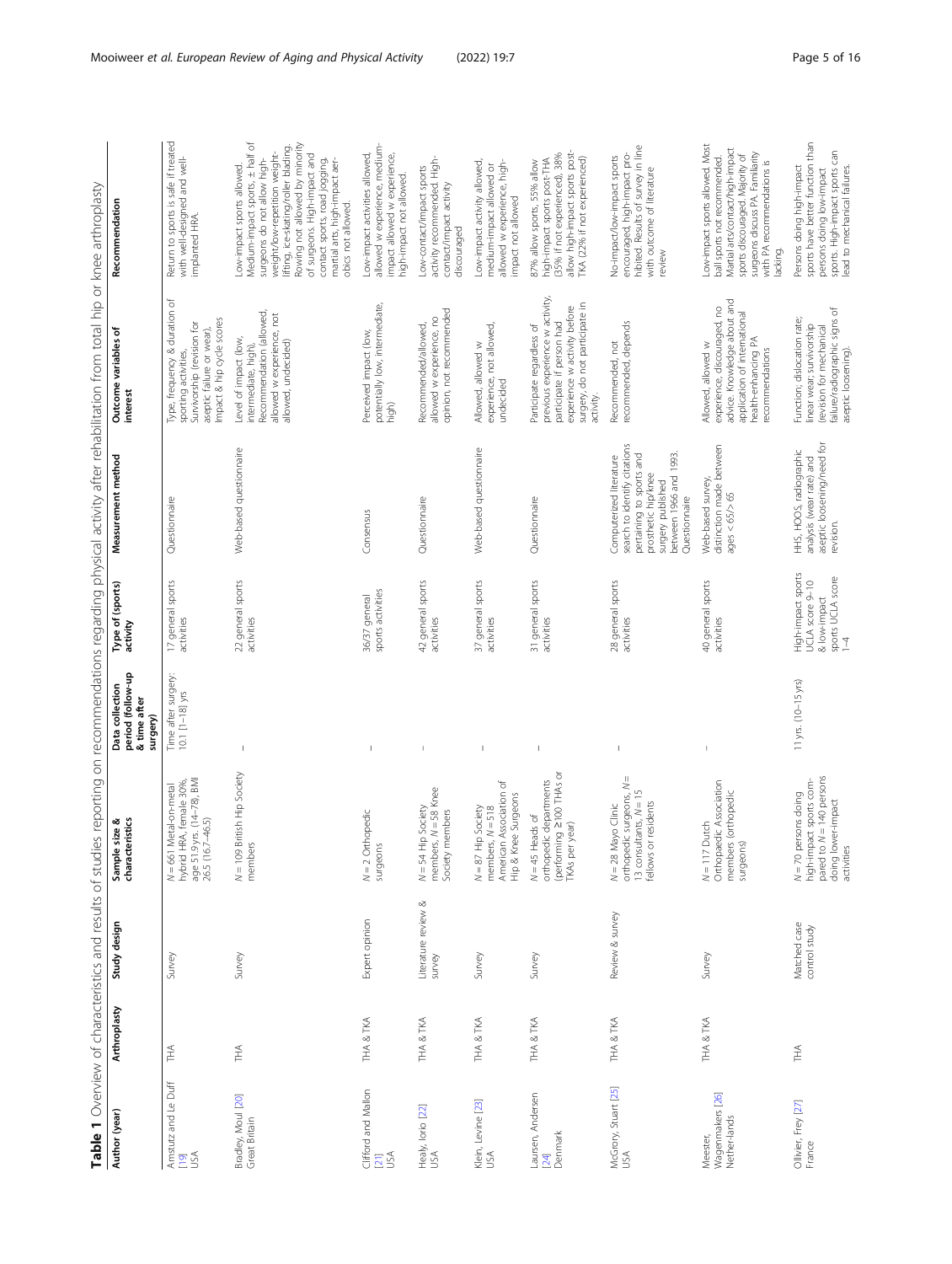| ŧ<br>֧֧֦֧֧֧֧֧֧֧֧֧֧֧֧֧֧֛֛֛֛֛֛֛֛֛֛֛֛֛֛֛֚֚֚֚֓֝֝֝֝֓֝֝֓֝֓֝֓֝֓֝֓֝֓֝֓֜֝֓֝֓֝֓֓֜֝֬֜֝֓֝֓֜֓֜֓֜֜֜                                                            |   |
|--------------------------------------------------------------------------------------------------------------------------------------------------|---|
| l<br>ļ<br>I<br>l                                                                                                                                 |   |
| j<br>l<br>:<br>١                                                                                                                                 |   |
| l<br>l<br>l<br>֚֬֕<br>j                                                                                                                          |   |
| ֖֖֖֖֖֖֖֖֖֧֖֖֧֖֖֧֧֪֪֪֧֪֪֧֪ׅ֧֧֚֚֚֚֚֚֚֚֚֚֚֚֚֚֚֚֚֚֚֚֚֚֚֚֚֬֝֝֓֞֝֓֞֞<br>Ï                                                                              |   |
| i                                                                                                                                                |   |
| $+ - + -$<br>١                                                                                                                                   |   |
| Ş                                                                                                                                                |   |
| i<br>ì<br>$\frac{1}{2}$                                                                                                                          |   |
| ١<br>$\frac{1}{2}$                                                                                                                               |   |
| l<br>J<br>d<br>j<br>ţ                                                                                                                            |   |
| ֕<br>j                                                                                                                                           |   |
| ļ<br>I<br>۱<br>$\overline{\phantom{a}}$<br>١                                                                                                     |   |
| Ì                                                                                                                                                |   |
| i<br>i                                                                                                                                           |   |
| i<br>١<br>ī<br>J<br>:                                                                                                                            |   |
| l<br>S<br>$\overline{ }$                                                                                                                         |   |
| j<br>١<br>j<br>ļ<br>5                                                                                                                            |   |
| i<br>5<br>5<br>$\overline{ }$<br>)<br>j                                                                                                          |   |
| くらい<br>$\vdots$<br>ļ                                                                                                                             |   |
| J<br>j<br>j<br>Ï<br>J<br>l<br>Ĵ                                                                                                                  |   |
| ļ<br>j                                                                                                                                           |   |
| j                                                                                                                                                |   |
| とうこうこう こうこうこう                                                                                                                                    |   |
| ١<br>J<br>$\overline{ }$                                                                                                                         |   |
| I                                                                                                                                                |   |
| ļ<br>l<br>J<br>l                                                                                                                                 |   |
| <b>CALC 2012</b><br>j<br>1<br>١                                                                                                                  |   |
| 5<br>$\frac{1}{\epsilon}$<br>ì<br>١<br>ŧ                                                                                                         |   |
| <sup>;</sup><br>$\frac{1}{2}$                                                                                                                    |   |
| ֧֖֧֧֧֪֧֪֧֧֧֪֪֚֚֚֚֚֚֚֚֚֚֚֚֚֚֚֚֚֚֚֚֝֝֝֝֝֓֝֬֝֓֝֬֝֬֝֓֝֬֝֓֝֬֝֬֝֬֝֬֝֬֝֬֝֬֝֬֝֬֝֬֝֬֝֬֝֬֝֬<br>l<br>j                                                      |   |
|                                                                                                                                                  |   |
| こうしょう ディー・スキッシュ<br>j                                                                                                                             |   |
| ֧֧֧֧֧֛֧֧֧֧֧֧֧֧֧֧֧֧֛֚֚֝֝֘֝֓֝֓֕֝֬֝֓֝֓֝֬֝֓֝֬֝֓֝֬֝֓֝֬֝֓֝֬֝֓֝֬֝֓֝֬֝֓֝֬֝֓֝֬֝֓֝֓֝֬֝֓֝֬֝֬֝֓֝֬֝֓֝֬֝֬֝֬֝֬֝֝<br>֧֧֧֧֧֧֧֧֧֛֪֛֪֪ׅ֛֪֛֪֛֪֪ׅ֛֚֚֚֚֚֚֚֚֚֝֝֓֝֝֝֝֝֝֝ |   |
| j<br>l                                                                                                                                           |   |
| j                                                                                                                                                |   |
|                                                                                                                                                  |   |
|                                                                                                                                                  |   |
|                                                                                                                                                  |   |
|                                                                                                                                                  | I |
|                                                                                                                                                  |   |

| Author (year)                         | Arthroplasty | Study design                  | Sample size &<br>characteristics                                                                | period (follow-up<br>Data collection<br>& time after<br>surgery) | Type of (sports)<br>activity    | Measurement method      | Outcome variables of<br>interest                                                                                                                                                            | Recommendation                                                                                                                                                                                                                                                                                                                                               |
|---------------------------------------|--------------|-------------------------------|-------------------------------------------------------------------------------------------------|------------------------------------------------------------------|---------------------------------|-------------------------|---------------------------------------------------------------------------------------------------------------------------------------------------------------------------------------------|--------------------------------------------------------------------------------------------------------------------------------------------------------------------------------------------------------------------------------------------------------------------------------------------------------------------------------------------------------------|
|                                       |              |                               |                                                                                                 |                                                                  |                                 |                         | Independent risk factors for<br>failure.                                                                                                                                                    |                                                                                                                                                                                                                                                                                                                                                              |
| Payo-Ollero, Alcalde<br>[28]<br>Spain | 手            | Retrospective<br>cohort study | $N = 46$ , $n = 13$ female (58<br>hips) age 41 yrs. (37-48)                                     | Average follow-up<br>7.5 years (1-11)                            | sports activities<br>General    | Telephone questionnaire | Sports recommended or<br>advised against                                                                                                                                                    | Sports w high impact on hip<br>not recommended. Contact<br>recommended (swimming,<br>static biking, daily walking)<br>sports allowed w previous<br>Low-impact sports<br>experience.                                                                                                                                                                          |
| Schmalzried [29]<br>USA<br>Swanson,   | THA & TKA    | Survey                        | Knee Surgeons members<br>Association for Hip and<br>(orthopedic surgeons)<br>$N = 139$ American | $\overline{1}$                                                   | 15 general sports<br>activities | Questionnaire           | times/month], discouraged<br>Unlimited, occasional [1-2                                                                                                                                     | tions more liberal compared to<br>Low-impact sports allowed. No<br>consensus on medium-impact<br>sports. High-impact sports dis-<br>couraged. THA recommenda-<br>TKA.                                                                                                                                                                                        |
| Thaler, Khosravi [30]<br>Europe       | È            | Survey                        | N = 150 European Hip<br>Society members                                                         |                                                                  | 47 general sports<br>activities | Web-based questionnaire | 6 weeks post-THA, 6-12 weeks<br>opinion. 4 time frames: within<br>experienced, not allowed, no<br>post-THA, 3-6 months post-<br>THA, more than 6 months<br>Allowed, allowed if<br>post-THA. | influence the recommendations<br>allowed 6 months post-THA. Ex-<br>to return to previous sports ac-<br>tivities. Handball, soccer, foot-<br>perience in performing a dis-<br>Most physical activities were<br>sports, and martial arts not<br>ball, basketball, full-contact<br>tinct sport activity did not<br>allowed.                                     |
| Thaler, Khosravi [31]<br>Europe       | TKA          | Survey                        | $N = 120$ European Knee<br>Associates members<br>(surgeons)                                     | $\,$ $\,$                                                        | 47 general sports<br>activities | Web-based questionnaire | opinion. 4 time frames: within<br>6 weeks post-TKA, 6-12 weeks<br>experienced. Not allowed, no<br>post-TKA, 3-6 months post-<br>TKA, more than 6 months<br>Allowed, allowed if<br>post-TKA. | Consensus for recommendation<br>weeks, 14 sports at 3-6 months,<br>sports recommended increases<br>first 6 weeks, 7 sports at 6-12<br>to allow 5 different sports in<br>and 21 out of 47 activities 6<br>months postop. Number of<br>stepwise over postop time<br>frames.                                                                                    |
| Vu-Han, Gwinner<br>[32]<br>Germany    | TKA          | Survey                        | members (surgeons)<br>Arthroplasty Society<br>German<br>$N-101$                                 |                                                                  | 30 general sports<br>activities | Questionnaire           | not recommended, w training,<br>Recommendation: undecided,<br>w.o. limitations                                                                                                              | impact sports require at least 6<br>53.5% of surgeons recommend<br>months of rehabilitation or ra-<br>equate training, 36.6% do not<br>recommend it at all, 5.9% rec-<br>ther not recommended at all.<br>impact sports recommended<br>ommend high-impact sports<br>high-impact sports with ad-<br>after 3 months, while high-<br>w.o. limitations. Most low- |
| Vu-Han, Hardt [33]<br>Germany         | Ě            | Survey                        | members (surgeons)<br>Arthroplasty Society<br>$N = 99$ German                                   |                                                                  | 30 general sports<br>activities | Questionnaire           | not recommended, w training,<br>Recommendation: undecided,<br>w.o. limitations                                                                                                              | advised by 51.5% of surgeons if<br>and within 3 months post-THA.<br>recommended w.o. limitations<br>the person received adequate<br>training, 8.1% w.o. limitations,<br>Return to high-impact sports<br>Low-impact sports                                                                                                                                    |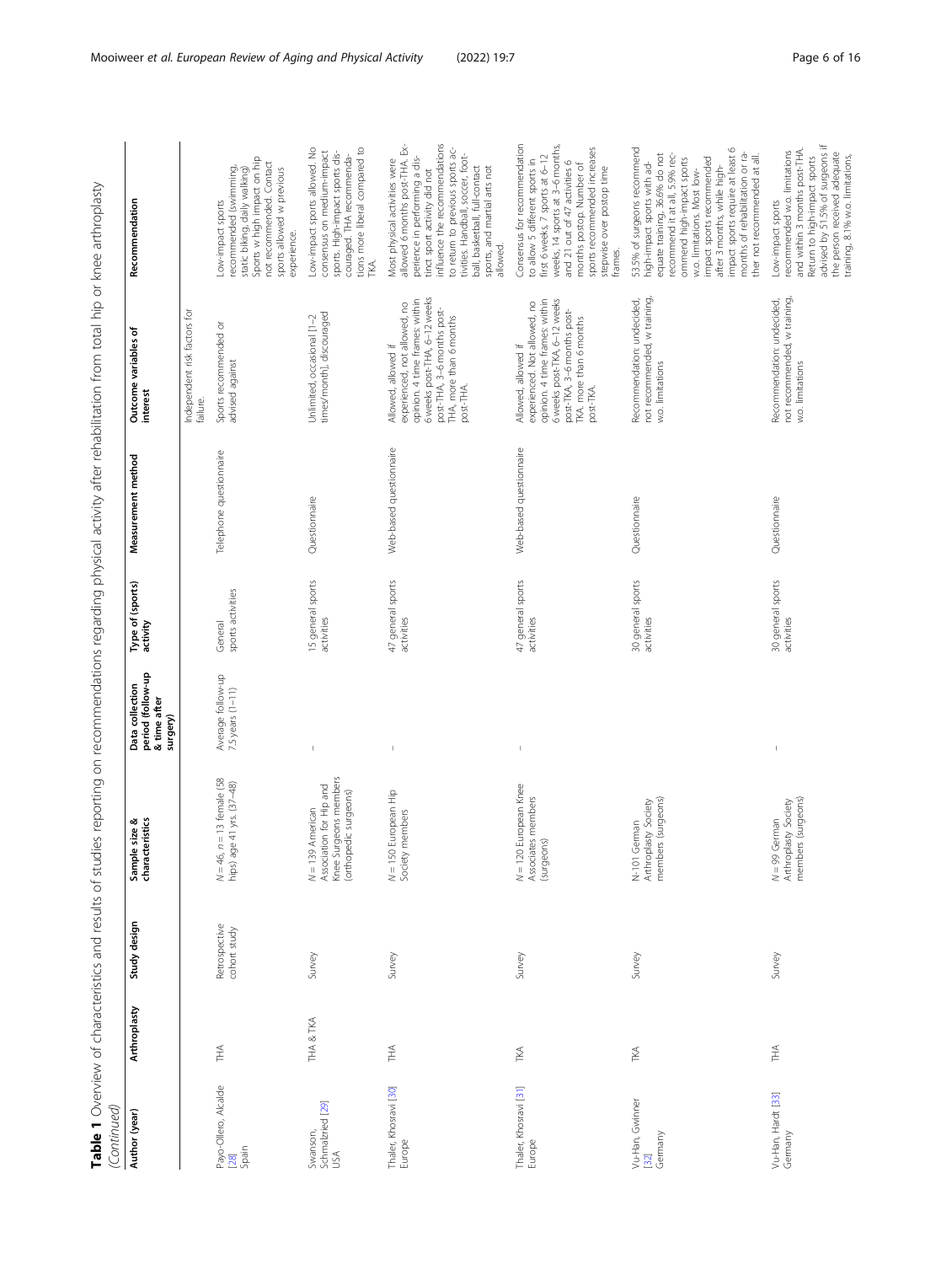| i                                                                                                                |                  |
|------------------------------------------------------------------------------------------------------------------|------------------|
| 5<br>į<br>l                                                                                                      |                  |
| ļ                                                                                                                |                  |
| l<br>١                                                                                                           |                  |
| ׇ֖֖֚֚֚֚֚֬֕<br>Ì                                                                                                  |                  |
|                                                                                                                  |                  |
| 5<br>į<br>İ                                                                                                      |                  |
| ١                                                                                                                |                  |
| ۱                                                                                                                |                  |
|                                                                                                                  |                  |
| ١                                                                                                                |                  |
| Ì                                                                                                                |                  |
| s<br>S<br>I                                                                                                      |                  |
|                                                                                                                  |                  |
| j<br>٦<br>5                                                                                                      |                  |
|                                                                                                                  |                  |
| $+2$                                                                                                             |                  |
|                                                                                                                  |                  |
| s<br>S                                                                                                           |                  |
|                                                                                                                  |                  |
| I                                                                                                                |                  |
| I<br>١                                                                                                           |                  |
|                                                                                                                  |                  |
| į                                                                                                                |                  |
|                                                                                                                  |                  |
| I<br>İ                                                                                                           |                  |
|                                                                                                                  |                  |
| d                                                                                                                |                  |
| ì                                                                                                                |                  |
| l<br>I                                                                                                           |                  |
| $\frac{1}{4}$<br>j                                                                                               |                  |
|                                                                                                                  |                  |
|                                                                                                                  |                  |
| ĺ                                                                                                                |                  |
| 5<br>$-100$                                                                                                      |                  |
| 5                                                                                                                |                  |
| ٦                                                                                                                |                  |
| j                                                                                                                |                  |
| ١                                                                                                                |                  |
| 1                                                                                                                |                  |
| $\zeta$<br>)                                                                                                     |                  |
| $\mathcal{L}$<br>5                                                                                               |                  |
| i                                                                                                                |                  |
| こと<br>۱                                                                                                          |                  |
| ١                                                                                                                |                  |
| i<br>١<br>$\overline{)}$                                                                                         |                  |
| :<br>J                                                                                                           |                  |
| i                                                                                                                |                  |
| $\frac{1}{2}$<br>ļ                                                                                               |                  |
| $\frac{1}{2}$                                                                                                    |                  |
| 5<br>ׇ֚֘                                                                                                         |                  |
| j                                                                                                                |                  |
| ļ<br>I                                                                                                           |                  |
|                                                                                                                  |                  |
|                                                                                                                  |                  |
| i                                                                                                                |                  |
|                                                                                                                  |                  |
| 5)                                                                                                               |                  |
| J<br>1                                                                                                           |                  |
|                                                                                                                  |                  |
| S<br>S<br>S<br>S<br>S<br>S<br>S<br>S<br>S<br>S<br>S<br><br><br><br><br><br><br><br><br><br><br><br><br><br><br>١ |                  |
|                                                                                                                  |                  |
| ؚ<br>م<br>١                                                                                                      |                  |
| ļ                                                                                                                |                  |
|                                                                                                                  |                  |
| t<br>Ç<br>į                                                                                                      |                  |
| J<br>1                                                                                                           |                  |
| į                                                                                                                |                  |
| ă                                                                                                                |                  |
| $\frac{1}{2}$                                                                                                    |                  |
| $\overline{\zeta}$<br>ś                                                                                          |                  |
| )                                                                                                                |                  |
| i<br>+<br>ļ                                                                                                      |                  |
| Ċ                                                                                                                |                  |
| j<br>į                                                                                                           |                  |
| S<br>i                                                                                                           |                  |
| j                                                                                                                |                  |
|                                                                                                                  |                  |
|                                                                                                                  |                  |
| I<br>j                                                                                                           |                  |
|                                                                                                                  |                  |
| i<br>i                                                                                                           |                  |
| ١                                                                                                                |                  |
| $\frac{1}{3}$<br>ì                                                                                               |                  |
| Ï                                                                                                                |                  |
| $\overline{1}$                                                                                                   |                  |
| ļ<br>j<br>ì                                                                                                      |                  |
| İ<br>١<br>į                                                                                                      |                  |
| ١                                                                                                                |                  |
|                                                                                                                  |                  |
|                                                                                                                  |                  |
|                                                                                                                  |                  |
|                                                                                                                  |                  |
| į                                                                                                                |                  |
|                                                                                                                  |                  |
| ۱                                                                                                                |                  |
|                                                                                                                  | ׇ֖֖֖֚֚֚֚֬֝֬      |
|                                                                                                                  | ١                |
|                                                                                                                  |                  |
|                                                                                                                  |                  |
|                                                                                                                  | ֚֚֬<br>ׇ֚֡֝<br>I |

| (Continued)                                                   |              |                    |                                                                                                                                                                                                                                                                                           |                                                                  |                                                  |                                                                                                                                                                                                                                                                                                                                                                       |                                                                                                          |                                                                                                                                                                                                                                                                                                                                                                                                                                                                                                                                                                                                                                                                                                                                                                                                                                              |
|---------------------------------------------------------------|--------------|--------------------|-------------------------------------------------------------------------------------------------------------------------------------------------------------------------------------------------------------------------------------------------------------------------------------------|------------------------------------------------------------------|--------------------------------------------------|-----------------------------------------------------------------------------------------------------------------------------------------------------------------------------------------------------------------------------------------------------------------------------------------------------------------------------------------------------------------------|----------------------------------------------------------------------------------------------------------|----------------------------------------------------------------------------------------------------------------------------------------------------------------------------------------------------------------------------------------------------------------------------------------------------------------------------------------------------------------------------------------------------------------------------------------------------------------------------------------------------------------------------------------------------------------------------------------------------------------------------------------------------------------------------------------------------------------------------------------------------------------------------------------------------------------------------------------------|
| Author (year)                                                 | Arthroplasty | Study design       | Sample size &<br>characteristics                                                                                                                                                                                                                                                          | period (follow-up<br>Data collection<br>& time after<br>surgery) | Type of (sports)<br>activity                     | Measurement method                                                                                                                                                                                                                                                                                                                                                    | Outcome variables of<br>interest                                                                         | Recommendation                                                                                                                                                                                                                                                                                                                                                                                                                                                                                                                                                                                                                                                                                                                                                                                                                               |
|                                                               |              |                    |                                                                                                                                                                                                                                                                                           |                                                                  |                                                  |                                                                                                                                                                                                                                                                                                                                                                       |                                                                                                          | high-impact sports at all (3% left<br>skiing mostly not recommended<br>bowling, dancing, e-scooters, fit-<br>impact sports, most experts rec-<br>handball, hockey, squash, climb-<br>ing, volleyball, tennis and slope-<br>yoga recommended w.o. limita-<br>ball, boxing, soccer, gymnastics,<br>country skiing, table tennis and<br>Walking, swimming, hiking and<br>before return to sports. Basket-<br>it up to the person). For high-<br>level biking were activities the<br>ommended w.o. limitations or<br>ommended at least 6 months<br>vast majority of surgeons rec-<br>dancing, cross-country biking,<br>ness/weights, golf, horseback<br>riding, jogging. Pilates, cross-<br>tions or w adequate training.<br>seemed to vary for ballroom<br>or only w adequate training.<br>training. Recommendations<br>34.3% did not recommend |
| Vitjes, Hoorntje [34]<br>pecific activities<br>Nether<br>ands | TKA & UKA    | Survey             | $N = 82$ Physiotherapists                                                                                                                                                                                                                                                                 | $\mathbb{I}$                                                     | 32 general sports<br>activities                  | Web-based questionnaire                                                                                                                                                                                                                                                                                                                                               | recommended w experience,<br>recommended, impossible<br>possible but not<br>Recommended,                 | return to sports post-UKA than<br>recommended. Medium/high-<br>recommended/considered<br>impossible. More liberal in<br>Low-impact sports<br>impact sports not<br>post-TKA.                                                                                                                                                                                                                                                                                                                                                                                                                                                                                                                                                                                                                                                                  |
| Gschwend, Frei<br>Switzerland<br>$[35]$                       | 千            | Case control study | alpine skiing and/or cross-<br>country skiing, age 65 yrs.<br>(47–84), weight 77 kg (44–<br>100), height 1.73 m (148–<br>193)<br>winter sports, age 65 yrs.<br>(42–79), weight 78 kg (52–<br>110), height 1.72 m (150–<br>189)<br>Group A: $N = 50$ regular<br>Group B: $N = 50$ , did no | measurements at<br>5 and 10 yrs<br>10 yrs.,                      | Alpine skiing and/<br>or cross-country<br>skiing | ment: questionnaire/clin-<br>questionnaire (hip, back,<br>knee pain), radiographic<br>examination (presence/<br>(1976)). 10-yr measure-<br>(method Scheier et al.<br>physical examination,<br>subsidence). Rate of<br>location & extent of<br>5-yr measurement:<br>polyethylene wear<br>migration, tilting,<br>radiolucent lines,<br>ical/radiographic<br>examination | Loosening & wear                                                                                         | steep slopes or moguls must be<br>Controlled alpine and/or cross-<br>country skiing has no negative<br>effect on acetabular or femoral<br>ments. Short-radius turns on<br>component of hip replace-<br>avoided.                                                                                                                                                                                                                                                                                                                                                                                                                                                                                                                                                                                                                              |
| Hara, Nakashima<br>36<br>lapan                                | ΗÃ           | Laboratory study   | N = 9 33% female, age 66<br>yrs. (55–84), BMI 25.0 kg/<br>m <sup>2</sup> (17.5–30.2)                                                                                                                                                                                                      | Time after surgery:<br>4.8 [0.5-13.7] yrs                        | Golf                                             | Kinematics                                                                                                                                                                                                                                                                                                                                                            | swing (hip movements, liner-<br>to-neck contact & cup-head<br>Hip kinematics during golf<br>translation) | Golf is admissible due to<br>dynamic hip stability.                                                                                                                                                                                                                                                                                                                                                                                                                                                                                                                                                                                                                                                                                                                                                                                          |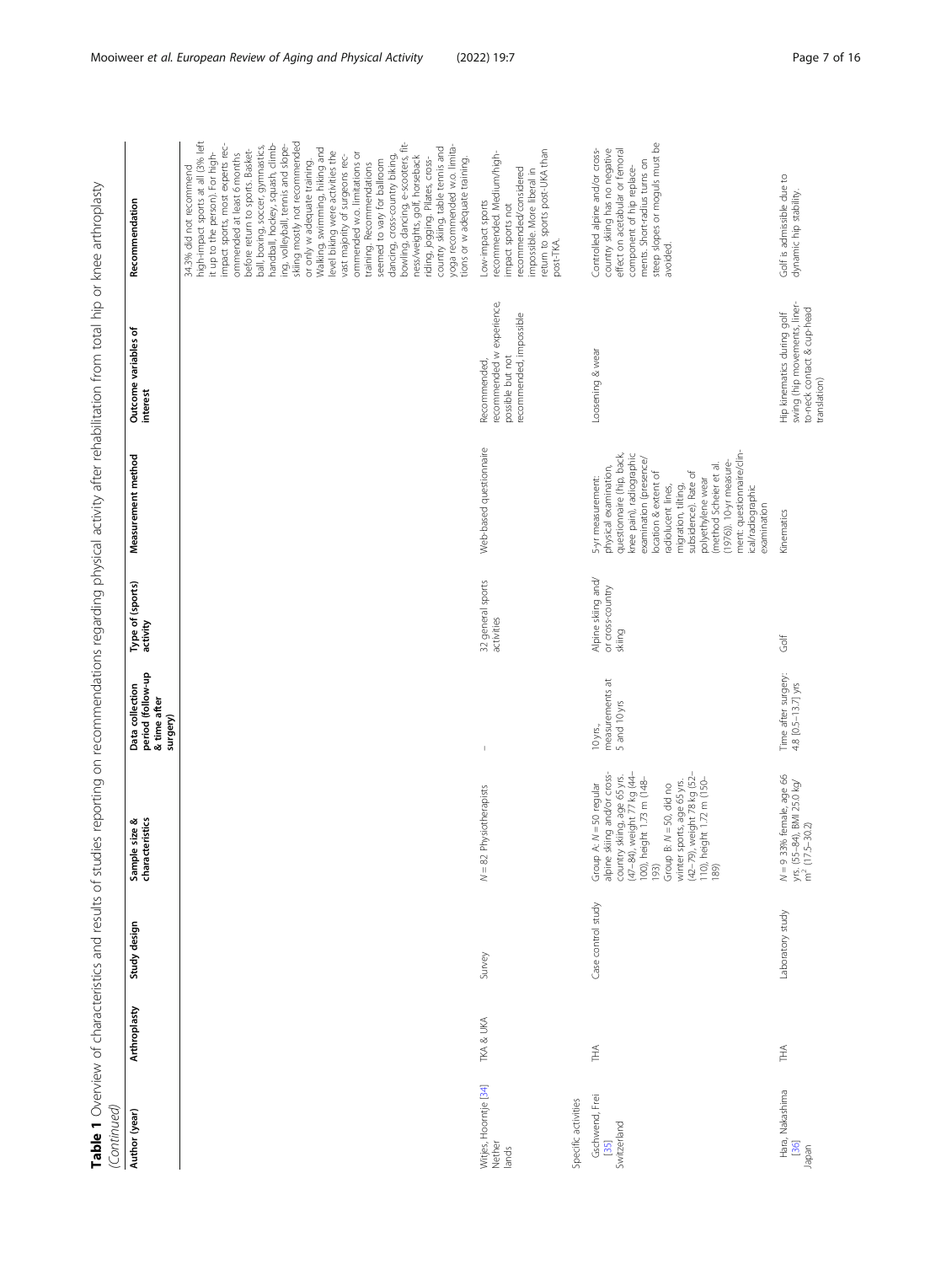Table 1 Overview of characteristics and results of studies reporting on recommendations regarding physical activity after rehabilitation from total hip or knee arthroplasty Table 1 Overview of characteristics and results of studies reporting on recommendations regarding physical activity after rehabilitation from total hip or knee arthroplasty  $\tilde{z}$ in<br>Continu

| Continued)                           |              |                                    |                                                                                                                           |                                                                  |                              |                                                                                                                                                                 |                                                                                                                                                                                                                                                                             |                                                                                                                                                                                                                                                                                                                                   |
|--------------------------------------|--------------|------------------------------------|---------------------------------------------------------------------------------------------------------------------------|------------------------------------------------------------------|------------------------------|-----------------------------------------------------------------------------------------------------------------------------------------------------------------|-----------------------------------------------------------------------------------------------------------------------------------------------------------------------------------------------------------------------------------------------------------------------------|-----------------------------------------------------------------------------------------------------------------------------------------------------------------------------------------------------------------------------------------------------------------------------------------------------------------------------------|
| Author (year)                        | Arthroplasty | Study design                       | size &<br>characteristics<br>Sample                                                                                       | period (follow-up<br>Data collection<br>& time after<br>surgery) | Type of (sports)<br>activity | Measurement method                                                                                                                                              | Outcome variables of<br>interest                                                                                                                                                                                                                                            | Recommendation                                                                                                                                                                                                                                                                                                                    |
| Kloen, De Man<br>Netherlands<br>[37] | THA<br>T     | iterature review<br>Cohort study & | age 59.4 yrs. (47-<br>70), weight 73 kg (52-95)<br>pine skiers, 34%<br>$N = 9$ al<br>female,                              | 5.9 $(1-13$ yrs)                                                 | Alpine skiing                | (weight-bearing AP/pelvic<br>view, AP/lateral hip view)<br>questionnaire (downhill<br>HHS, self-constructed<br>radiographic analysis<br>skiing-specific issues) | Loosening, migration & wear                                                                                                                                                                                                                                                 | ski with long turns on groomed<br>Downhill skiing is feasible, but<br>slopes.                                                                                                                                                                                                                                                     |
| Rajadhaksha [38]<br>Mont,<br>USA     | TKA          | Survey                             | N = 33 (46 TKAs), United<br>States Tennis Association<br>high-level tennis players,<br>15% female, age 64 yrs.<br>(30–79) | Time after surgery<br>7 yrs. (2-18)                              | High-level tennis            | sport-specific questions on<br>data of the TKA, general &<br>Questionnaire on clinical<br>tennis.                                                               | strokes, moving forward after<br>double. Stiffness and pain in<br>Surgeon's advice on playing<br>tennis. Years playing tennis,<br>mobility parameters (e.g.<br>hitting, running, ground<br>level, frequency, single/<br>serves to volley).                                  | playing tennis, 45% recommend<br>ability to resume playing tennis.<br>players were able to perform at<br>were satisfied with the TKA and<br>playing any tennis. High-level<br>preop level post-TKA. Players<br>only doubles, 55% oppose<br>21% of surgeons approve                                                                |
| Mont, LaPorte [39]<br>JSA            | THA          | Survey                             | $N = 58$ (65 THAs), United<br>States Tennis Association<br>14% female, age<br>players, 14% fe<br>70 yrs. (47–89)          | Time after surgery<br>$8$ yrs. $(2-22)$                          | Competitive tennis           | data of the THA, general &<br>sport-specific questions on<br>Questionnaire on clinical<br>tennis.                                                               | stroke by stroke, from follow-<br>double. Stiffness and pain in<br>Surgeon's advice on playing<br>tennis. Years playing tennis,<br>through to shifting weight<br>mobility parameters (e.g.<br>into their stroke, mobility<br>level, frequency, single/<br>around the court) | playing tennis, 34% recommend<br>only doubles, 52% oppose<br>playing any tennis. Players were<br>players were able to perform at<br>IHA and their increased ability<br>extremely satisfied with their<br>a better level post-THA than<br>select group of competitive<br>to participate in tennis. This<br>14% of surgeons approve |

AP = anterior posterior; BMI = body mass index; HHS=Harris Hip Score; HQOS=Hip Disability and Osteoarthritis Outcome Score; HRA = hip resurfacing arthroplasty; KG = kilogram; M = meters; N = number; THA = total hip arthrop AP = anterior posterior; BMI = body mass index; HHS=Harris Hp Score; HOOS=Hip Disability and Osteoarthritis Outcome Score; HRA = hip resurfacing arthroplasty; KG= kilogram; M = meters; N = number; THA = total hip arthropla TKA = total knee arthroplasty; UCLA = University of California, Los Angeles; UKA = unicompartmental knee arthroplasty; w = with; w.o. = without; yrs. = years

preoperatively.

preoperatively.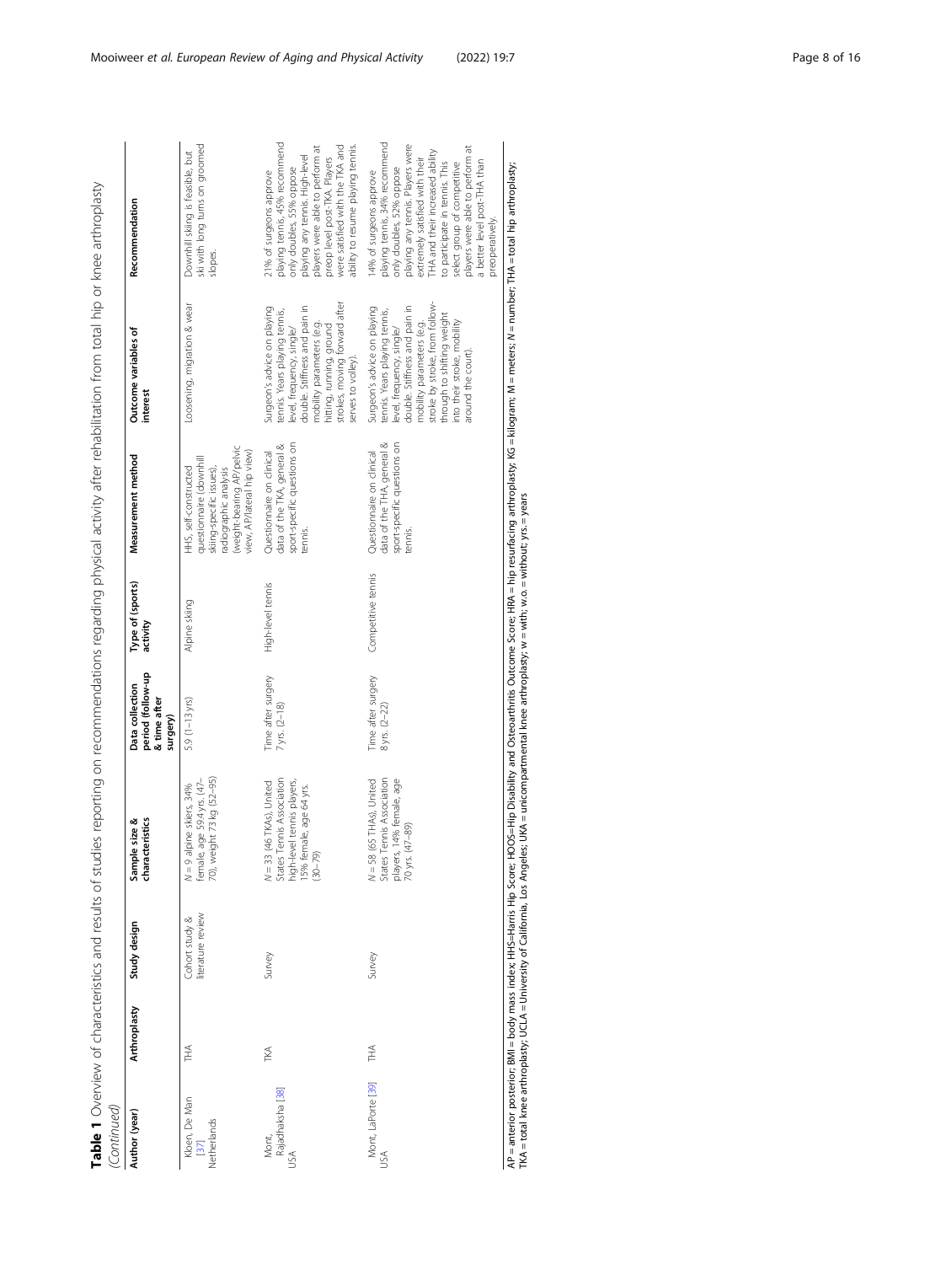<span id="page-8-0"></span>

| Author<br>(year)                             | Arthroplasty | Study design                   | characteristics<br>Sample size &                                                                                                                                                                                                                                                                        | Inclusion criteria                                                                                                                                 | period (follow-up &<br>time after surgery)<br>D<br>=<br>=<br>Data collection                                                                                                                          | Intervention                                                                                                                                                                                                                                                                                                   | Type of sports | Measurement<br>method <sup>*</sup>                                                                                                     | Outcome variables of<br>interest                                                                                                                                                                                                                                                                                                                                                                                                                                                                                                                            | Outcomes                                                                                                                                                                                                                                                                                                             |
|----------------------------------------------|--------------|--------------------------------|---------------------------------------------------------------------------------------------------------------------------------------------------------------------------------------------------------------------------------------------------------------------------------------------------------|----------------------------------------------------------------------------------------------------------------------------------------------------|-------------------------------------------------------------------------------------------------------------------------------------------------------------------------------------------------------|----------------------------------------------------------------------------------------------------------------------------------------------------------------------------------------------------------------------------------------------------------------------------------------------------------------|----------------|----------------------------------------------------------------------------------------------------------------------------------------|-------------------------------------------------------------------------------------------------------------------------------------------------------------------------------------------------------------------------------------------------------------------------------------------------------------------------------------------------------------------------------------------------------------------------------------------------------------------------------------------------------------------------------------------------------------|----------------------------------------------------------------------------------------------------------------------------------------------------------------------------------------------------------------------------------------------------------------------------------------------------------------------|
| Beck, Beyer [40]<br>Germany                  | Ě            | RCT                            | 59.0 yrs. (51.1; 69.7),<br>median BMI 26.4 kg/<br>61.9 yrs. (52.5; 70.0)<br>median BMI 25.9 kg/<br>m <sup>2</sup> (23.7; 30.4).<br>female, median age<br>median un:<br>m <sup>2</sup> (23.8; 28.6).<br>CG. N = 80, 63.8%<br>female, median age<br>female, median age<br>G: $N = 80, 52.5%$<br>$N = 160$ | eligibility for hip rehab<br>implant, age 18 yrs. or<br>sports therapy, stable<br>General medical<br>older.                                        | months after surgery<br>baseline, 6 and 12<br>Measurements at                                                                                                                                         | strength, coordination,<br>program (endurance,<br>CG: no rehab sports<br>G: rehabilitation<br>sports therapy<br>flexibility).<br>therapy.                                                                                                                                                                      | General        | WOMAC, HHS, pain<br>(VAS), UCLA scale,<br>lactate threshold<br>postural stability,<br>EuroQol, EQ-5D<br>dynamometry,<br>Isokinetic     | changes differences. Me-<br>intervention group at six<br>months, size of effect<br>small $(p = 0.036, r = 0.25)$<br>significantly better in IG.<br>At one year IG subjects<br>in both groups at both<br>had less pain (WOMAC<br>quality of life higher in<br>dian UCLA score was 7<br>six and twelve months<br>size of effect small (r =<br>showed no significant<br>The other parameters<br>Strength capacity not<br>pain score ( $p = 0.023$ ),<br>0.27). Health-related                                                                                  | dropout rate had been<br>underestimated in the<br>Positive trends seen in<br>some parameters. The<br>compared to controls.<br>functional outcomes<br>planning of the trial.<br>No benefit of sports<br>unexpectedly high<br>rehabilitation on                                                                        |
| Heiberg and Figved<br>$[41]$<br>Norway       | 舌            | RCT                            | $N = 60$ , mean age 70<br>yrs. (range 50–87)<br>IG: $N = 30$ , 70% female,<br>$CG: N = 30, 43%$<br>female, education ><br>education > 12 yrs.<br>12 yrs. 57%<br>57%                                                                                                                                     | an approximate 30-km<br>Primary THA for OA<br>and residence within<br>from the hospital.<br>radius                                                 | Measurements preop<br>and 3 & 5 months, 1 &<br>October 2008 to<br>5 yrs. post-THA.<br>March 2010.                                                                                                     | their own and to keep<br>walking skills-training<br>post-THA. 12 sessions,<br>70 min per session, 2<br>program 3-5 months<br>physiotherapy during<br>the same period, but<br>continue training on<br>CG: not allowed to<br>attend supervised<br>G: a supervised<br>generally active.<br>encouraged to<br>week, | Walking        | 6MWT, SCT, active hip<br><b>UCLA</b> activity scale<br>extension, 30-CST,<br>HOOS, Self-efficacy<br>(self-constructed)<br>ROM flexion/ | provement in ROM $(p <$<br>$(p = 0.004)$ . Preop HOOS<br>pain, and self-efficacy at<br>5 years $(p > 0.05)$ . In the<br>0.05), except for 9% im-<br>predicted UCLA activity<br>of physical functioning,<br>course was unchanged<br>HOOS sport $(p = 0.019)$<br>on outcome measures<br>scale 5 years post-THA<br>IG and CG were equal<br>0.001) and increase in<br>from 1 to 5 years ( $p >$<br>total group, recovery<br>time on SCT of 18%<br>pain ( $p = 0.022$ ) and                                                                                      | were at risk of being less<br>with worse preop scores<br>had caught up with the<br>IG on physical function-<br>ing, participants led an<br>5 yrs. post-THA, the CG<br>physically active in the<br>active lifestyle. Those<br>on pain and physical<br>long-term post-THA.<br>functioning in sport                     |
| Hepperger, Gfoller [42] TKA<br>Austria       |              | RCT (no blinded<br>allocation) | N = 48 60% female,<br>mean age 67 yrs.<br>IG: $N = 25$<br>CG: $N = 23$                                                                                                                                                                                                                                  | 2-3 times/week over a<br>75 yrs) 1-5 yrs. postop,<br>committed to hiking<br>Persons post-TKA (55-<br>3-month period.                               | Measurements prior to<br>(pre-test), immediately<br>July-December 2015<br>months after (reten-<br>intervention period<br>intervention period<br>after the 3-month<br>(post-test) and 2<br>tion-test). | <b>hiking</b> program (2-3<br>times/week)<br>G: 3-month guided<br>CG: activities of daily<br>living.                                                                                                                                                                                                           | Hiking         | SCT, KOOS, SF-36, ex-<br>tensor and flexor<br>torque.                                                                                  | observed in IG. No effect<br>from $4.3 \pm 0.6$ s (pre-test)<br>After hiking program, IG<br>retention-test $(p < 0.01)$ .<br>stair descent $(p = 0.036)$<br>improvement on KOOS<br>for the stair ascent $(p =$<br>No significant changes<br>0.5 s (post-test) for the<br>to $3.6 \pm 0.4$ s (posttest)<br>0.6 s (pre-test) to $3.2 \pm$<br>achieved faster overall<br>sport, recreation/QOL)<br>$0.060$ and from $3.6 \pm$<br>IG showed significant<br>subscales (symptoms/<br>walking times on the<br>SCT. Time decreased<br>from pre-test to<br>on SF-36. | moderate improvement<br>guided hiking program<br>compared with CG sub-<br>mental effects on per-<br>post-TKA who partici-<br>have any acute detri-<br>sons post-TKA during<br>in functional abilities<br>jects. Hiking did not<br>and QoL of persons<br>pated in a 3-month<br>this study period.<br>Results indicate |
| Hoorntje, Witjes [43] TKA<br>The Netherlands |              | Ĕ                              | mean age 58 yrs. (SD<br>$N = 97$ 58% female,<br>4.8).                                                                                                                                                                                                                                                   | participating in a paid<br>debilitating knee OA<br>or voluntary job or<br>and awaiting TKA,<br>Persons <65 yrs.<br>suffering from<br>working as an | and 6 months postop.<br>Measurements preop<br>October 2015 to<br>November 2017.                                                                                                                       | CG: regular outpatient<br>IG: Intervention using<br><b>GAS</b> . 3 personal<br>activity, 1 leisure-time<br>activity goals: 1 ADL<br>activity, 1 work<br>activity.                                                                                                                                              | General        | consecutive days (24/7<br>in the month prior to<br>TKA and 6 months<br>Accelerometer,<br>Activ8. 5-7<br>post-TKA).                     | significant increase in PA<br>time of 20 min $(\pm 79)$ per<br>$(p = 0.01)$ was observed<br>of 9 min (±37) per day<br>decrease in sedentary<br>For the total group, a<br>and a significant                                                                                                                                                                                                                                                                                                                                                                  | based rehabilitation and<br>post-TKA, but no differ-<br>A small but significant<br>standard rehabilitation<br>increase in overall PA<br>ence between GAS-<br>was found.                                                                                                                                              |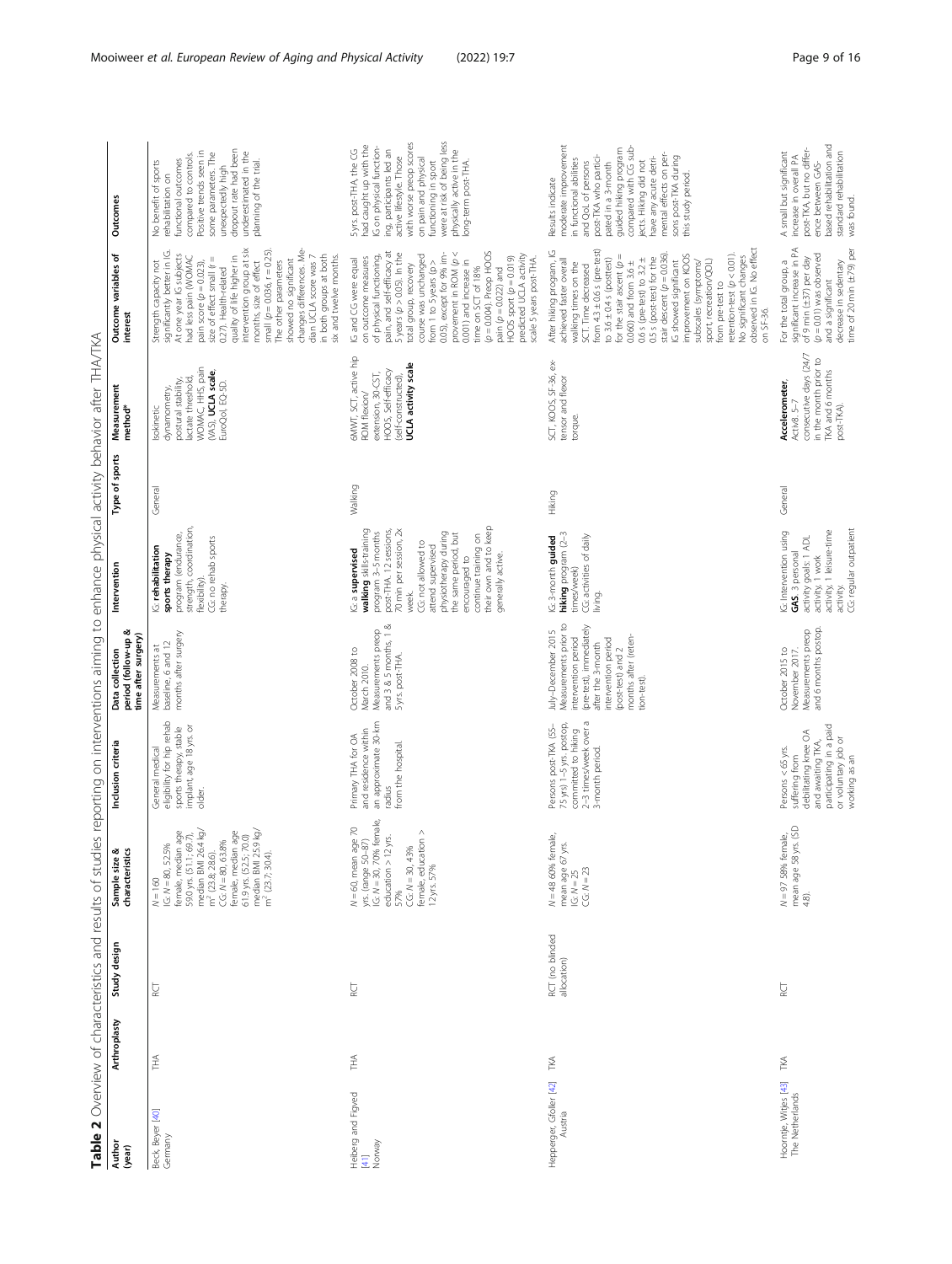| Author<br>(year)            | Arthroplasty | Study design    | Table 2 Overview of characteristics and results of studies reporting on interventions aiming to enhance physical activity behavior after THA/TKA (Continued)<br>Sample size &<br>characteristics                                                                                                                                                                                                                             | Inclusion criteria                                                                                                                                                                                                                                                                                                                                                                                                                                                                                                                       | period (follow-up &<br>time after surgery)<br>Data collection                                                                                                         | Intervention                                                                                                                                                                                                                                                                                                                                                                                           | Type of sports | Measurement<br>method*                                                                                                                                                                                                                                                                                                                                                                                                                                                                  | Outcome variables of<br>interest                                                                                                                                                                                                                                                                                                                                                                                                                                                                                      | <b>Outcomes</b>                                                                                                                                                               |
|-----------------------------|--------------|-----------------|------------------------------------------------------------------------------------------------------------------------------------------------------------------------------------------------------------------------------------------------------------------------------------------------------------------------------------------------------------------------------------------------------------------------------|------------------------------------------------------------------------------------------------------------------------------------------------------------------------------------------------------------------------------------------------------------------------------------------------------------------------------------------------------------------------------------------------------------------------------------------------------------------------------------------------------------------------------------------|-----------------------------------------------------------------------------------------------------------------------------------------------------------------------|--------------------------------------------------------------------------------------------------------------------------------------------------------------------------------------------------------------------------------------------------------------------------------------------------------------------------------------------------------------------------------------------------------|----------------|-----------------------------------------------------------------------------------------------------------------------------------------------------------------------------------------------------------------------------------------------------------------------------------------------------------------------------------------------------------------------------------------------------------------------------------------------------------------------------------------|-----------------------------------------------------------------------------------------------------------------------------------------------------------------------------------------------------------------------------------------------------------------------------------------------------------------------------------------------------------------------------------------------------------------------------------------------------------------------------------------------------------------------|-------------------------------------------------------------------------------------------------------------------------------------------------------------------------------|
|                             |              |                 |                                                                                                                                                                                                                                                                                                                                                                                                                              | and perform personal<br>rehabilitation goals.<br>informal caregiver,<br>and able to define                                                                                                                                                                                                                                                                                                                                                                                                                                               |                                                                                                                                                                       | physical therapy                                                                                                                                                                                                                                                                                                                                                                                       |                |                                                                                                                                                                                                                                                                                                                                                                                                                                                                                         | day (p = 0.02). No<br>difference in standing<br>regarding changes in<br>PA.<br>difference CG and IG<br>time $(p = 0.11)$ . No                                                                                                                                                                                                                                                                                                                                                                                         |                                                                                                                                                                               |
| Losina, Collins [44]<br>USA | Ñ₹           | A factorial RCT | day (SD 2771). With<br>the exception of step<br>participants walked a<br>mean age 65 yrs. (SD<br>degree, mean BMI 31<br>(SD 6)<br>$N = 202$ 57% female,<br>mean of 5032 steps/<br>balanced across the<br>$\begin{array}{ll} \mbox{IG-THC: $N=49$} \\ \mbox{IG-Fl: $N=50$} \\ \mbox{IG-THC + Fl: $N=52$} \\ \mbox{CG: $N=51$} \end{array}$<br>characteristics are<br>8), 68% Bachelor<br>Prior to TKR,<br>count, all<br>arms. | scheduled to undergo<br>speak English, resided<br>Participants excluded<br>inflammatory arthritis<br>hospitalization within<br>moderate ambulatory<br>preoperatively or did<br>6 months, previously<br>PA, required a<br>wheelchair or walker<br>safe performance of<br>contralateral TKR or<br>that might prevent<br>if $<$ 40 yrs., did not<br>affecting the knee,<br>had a comorbidity<br>in nursing home,<br>or osteonecrosis<br>not have regular<br>diagnosed with<br>Internet access.<br>other surgery<br>to ambulate<br>requiring | through January 2016.<br>and 6 months postop<br>Measurements preop<br>November 2013                                                                                   | financial incentives<br>4 groups: Attention<br>telephonic health<br>coaching (THC),<br>$(F1)$ , $THC + F1$ .<br>control (CG)                                                                                                                                                                                                                                                                           | Walking        | ity and Activity Impair-<br>Yale Physical Activity<br>ndex, Work Productiv-<br>Accelerometer (Fitbit<br>Knee injury Outcomes<br>knee range of motion,<br>Visual Analogue Scale<br>Survey, self-reported<br>employment history,<br>3L), a general health<br>ment questionnaire,<br>components of the<br>SF-36, MHI-5, Vitality<br>EuroQol-5D (EQ-5D-<br>Zip), demographics,<br>resource utilization<br>and Osteoarthritis<br>(VAS), Risk Taking<br>Score (KOOS),<br>social and<br>Score. | ranged from 5619 (SD<br>381) in THC arm to 7152<br>(SD 407) in THC + Fl<br>months post-TKR in-<br>creased by 680 (95% CI:<br>- 94-1454) in control<br>arm, 274 (95% CI: – 473–<br>arm. PA increased by 14<br>arm. Daily step count 6<br>(SD 10), and 39 (SD 11)<br>arm, and 1808 (95% CI:<br>1010-2606) in THC+FI<br>minutes in the control,<br>(95% CI: 89-1563) in Fl<br>(SD 10), 14 (SD 10), 16<br>1021) in THC arm, 826<br>THC, FI, and THC +FI<br>Average daily step<br>count at 6 months<br>arms, respectively. | count and PA post-TKR.<br>improvements in step<br>intervention led to<br>A dual THC +FI<br>substantial                                                                        |
| Paxton, Forster [45]<br>USA | ТKА          | ă               | IG: N = 22, female 50%,<br>age 64 yrs. (SD 6), BMI<br>26.4 (SD 8.6)<br>CG: N = 23, female<br>57%, age 63 yrs. (SD<br>7), BMI 29.9 (SD 10.7).<br>$N = 45$                                                                                                                                                                                                                                                                     | Participants 50-75 yrs.<br>who underwent<br>unilateral TKA                                                                                                                                                                                                                                                                                                                                                                                                                                                                               | assessments 12 weeks<br>weeks postop). Final<br>after completion of<br>after beginning of<br>Initial assessments<br>rehabilitation (6-8<br>intervention<br>outpatient | G: 12-wk program real<br>time PA and face-to-<br>CG: no PA feedback<br>current standard of<br>face feedback<br>care post-TKA)                                                                                                                                                                                                                                                                          | General        | adherence, dose goal<br>performance: TUG, 6-<br>Feasibility: retention,<br>responsiveness with<br>intervention testing.<br>PA: accelerometer<br>(GT3X Actigraph<br>Activity Monitor)<br>attainment, and<br>pre- and post-<br>MWT, 4-MWT.<br>Functional                                                                                                                                                                                                                                  | IG: 100% retention, 92%<br>adherence (frequency of<br>feedback use), and 65%<br>goals). IG average daily<br>(frequency of meeting<br>from 5754 (2714)<br>(preop) to 6917 (3445)<br>steps/day (postop).<br>dose goal attainment<br>step count increased                                                                                                                                                                                                                                                                | intervention is a feasible<br>persons with TKA and<br>seems to be effective.<br>intervention to use<br>The PA feedback<br>rehabilitation for<br>an adjunct to<br>conventional |
| Piva, Almeida [46]<br>USA   | Ñ₹           | Й,              | IG: $N = 22$ , female 82%,<br>CG: $n = 22$ , female<br>59%, age 68.3 yrs. (SD<br>5.5), BMI 29.3 (SD 4.1)<br>age 68.1 yrs. (SD 7.5),<br>BMI 31.2 (SD 3.6)<br>$N = 44$                                                                                                                                                                                                                                                         | Participants > = 50 yrs.,<br>regular participation in<br>exercise program<br>months before, no<br>unilateral TKA 3-6                                                                                                                                                                                                                                                                                                                                                                                                                     | October 2011 to<br>August 2013<br>6 months FU                                                                                                                         | delivered in the subse-<br>of PA promotion were<br>education component<br>3-month program<br>followed by 3 months<br>of CBI to promote PA<br>week 1; mini-sessions<br>G: CBI program with<br>included two 30-min<br>educational lectures<br>during intervention<br>and healthy eating<br>program (same for<br>component. The<br>nome exercise<br>quent weeks.<br>exercise and<br>education<br>CG: SCE. | Exercises      | interventions assessed<br>WOMAC PF, SF-36 PF,<br>performance-based<br>tests) and PA using 7<br>days accelerometry.<br>supervised exercises,<br>Outcome measures:<br>pain (WOMAC pain)<br>attrition and knee<br>physical function<br>by adherence to<br>Feasibility of<br>battery of                                                                                                                                                                                                     | $SF-36 (p = 0.017)$ and the<br>groups. Results from the<br>group had a 36% higher<br>ences between the two<br>responder analysis dem-<br>physical function than<br>the SCE group. Also, the<br>had less pain (p = 0.035)<br>not demonstrate statisti<br>outcome measures did<br>function based on the<br>onstrated that the CBI<br>Compared to the SCE<br>cally significant differ-<br>group, the CBI group<br>single-leg stance test<br>$(p = 0.037)$ . The other<br>rate of responders in<br>and better physical    | standard of care exercise<br>tolerated, showing bet-<br>ter outcome than the<br>The CBI was found to<br>be safe and well-<br>program.                                         |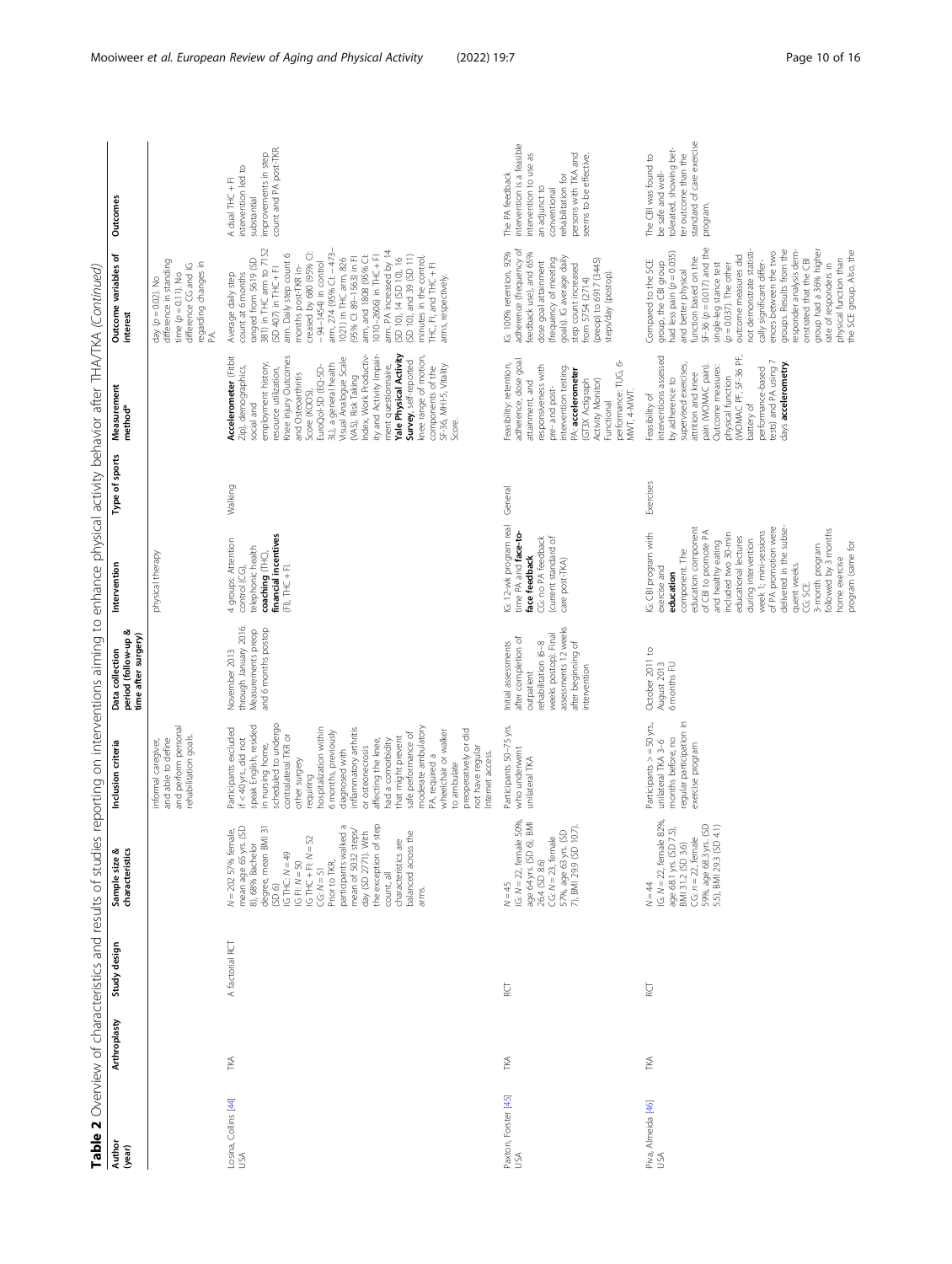|                                        |              |                       | Table 2 Overview of characteristics and results of studies reporting on interventions aiming to enhance physical activity behavior after THA/TKA (Continued) |                                                                                                    |                                                                            |                                                                                                                                                                                                                                                                                                                   |                |                                                                                                                                                                                                                           |                                                                                                                                                                                                                                                                                                                                                                                                                                                             |                                                                                                                                                                                                                                                                                                                                                                                                                                         |
|----------------------------------------|--------------|-----------------------|--------------------------------------------------------------------------------------------------------------------------------------------------------------|----------------------------------------------------------------------------------------------------|----------------------------------------------------------------------------|-------------------------------------------------------------------------------------------------------------------------------------------------------------------------------------------------------------------------------------------------------------------------------------------------------------------|----------------|---------------------------------------------------------------------------------------------------------------------------------------------------------------------------------------------------------------------------|-------------------------------------------------------------------------------------------------------------------------------------------------------------------------------------------------------------------------------------------------------------------------------------------------------------------------------------------------------------------------------------------------------------------------------------------------------------|-----------------------------------------------------------------------------------------------------------------------------------------------------------------------------------------------------------------------------------------------------------------------------------------------------------------------------------------------------------------------------------------------------------------------------------------|
| Author<br>(year)                       | Arthroplasty | Study design          | characteristics<br>Sample size &                                                                                                                             | Inclusion criteria                                                                                 | period (follow-up &<br>time after surgery<br>Data collection               | Intervention                                                                                                                                                                                                                                                                                                      | Type of sports | Measurement<br>method*                                                                                                                                                                                                    | Outcome variables of<br>interest                                                                                                                                                                                                                                                                                                                                                                                                                            | Outcomes                                                                                                                                                                                                                                                                                                                                                                                                                                |
|                                        |              |                       |                                                                                                                                                              |                                                                                                    |                                                                            | both groups)                                                                                                                                                                                                                                                                                                      |                |                                                                                                                                                                                                                           | more responders in the<br>combined domains of<br>physical function and<br>PA.<br>CBI group had 23%                                                                                                                                                                                                                                                                                                                                                          |                                                                                                                                                                                                                                                                                                                                                                                                                                         |
| Pozzi, Madara [47]<br>USA              | Ě            | Case-series $(n = 2)$ | Historical cohort as<br>comparison (N = 32)<br>$N = 2 62 yrs$ , one<br>female, one male<br>$N = 262$ yrs., o                                                 | Persons 40-70 yrs., 3-<br>9 months after<br>unilateral THA                                         | months post-THA<br>Measurements at<br>baseline, end of<br>intervention, 12 | supervised sessions<br>intervention, 18<br>over 6 weeks<br>Exercise and<br>education                                                                                                                                                                                                                              | Exercises      | isometric strength for<br>preliminary efficacy<br>quadriceps musde,<br>performance (TUG,<br>SCT, 6-MWT, FSS),<br>HOS, hip abductor<br>maximal voluntary<br>muscle strength,<br>Feasibility and<br>IPAQ PSFS<br>functional | Improved leg strength,<br>weekly PA, and ability to<br>effects. Feedback on the<br>from this type of<br>behavioral intervention.<br>recreational and sports<br>additional value of the<br>Outcomes reported at<br>conclusion that not all<br>participation, without<br>health coach differed,<br>patients may benefit<br>perform demanding<br>producing adverse<br>individual level.<br>leading to the                                                      | participation in patients<br>may help optimize out-<br>those who may benefit<br>This intervention could<br>comes without overus-<br>from this intervention<br>post-THA. Identifying<br>potentially increase<br>restore recreational<br>activity levels and<br>ing resources                                                                                                                                                             |
| Smith, Zucker-Levin<br>[48]<br>USA     | TKA          | <b>RCT</b>            | testing<br>$N = 60$ Female 65%,<br>BMI 36.4 (SD 4.7) 10-<br>18 months post-TKA<br>IG: $N = 30$<br>$CG: N = 30$<br>Both groups: $N = 24$<br>ompleted fina     | Obese persons 1 year<br>after unilateral TKA                                                       | baseline, 8 weeks, end<br>of intervention (16<br>Measurements at<br>weeks) | tailored resistance and<br>guidelines for exercise<br>Both groups: 16-week<br>CG: exercise program<br>pleted at home with<br>G: exercise program<br>minimal equipment<br>aerobic training de-<br>and fitness tracker<br>no supervision and<br>signed to be com-<br>based on ACSM<br>prescription<br>$\frac{1}{6}$ | Exercises      | 36, ROM, knee exten-<br>sion strength.<br>6-MWT, WOMAC, SF-                                                                                                                                                               | outcome measures. The<br>anecdotal reports from<br>that many participants<br>patients who received<br>were engaged by the<br>technology indicated<br>motivational (but no<br>prescribed exercises).<br>device and found it<br>Improvement on all<br>the fitness tracker<br>compliance with<br>improvement in                                                                                                                                                | based exercise program<br>is feasible and effective<br>in improving strength<br>and walk performance.<br>The 16-week home-                                                                                                                                                                                                                                                                                                              |
| Trudelle-Jackson,<br>Hines [49]<br>USA | īΚΑ          | RCT                   | 85%,<br>age 63.5 yrs. (SD 7),<br>BMI 34.8 (SD 7.6)<br>IG: N = 7<br>CG: N = 6<br>$N = 13$ Female                                                              | months after primary<br>unilateral or bilateral<br>Persons at least 6<br>TKA <sub>1</sub> > 40 yrs | Pre- and post-test                                                         | G: High-Velocity Train-<br>CG: Step monitoring<br>Step-Monitoring, 8<br>ing Exercises Plus<br>weeks<br>$\frac{2}{5}$                                                                                                                                                                                              | Exercises      | performance (6-MWT,<br>number of steps/day<br>along with minutes,<br>week of moderate<br>and/or vigorous PA<br>walking behavior.<br>Muscle strength,<br>SCPT), habitual<br>muscle power,<br>(pedometer)<br>functional     | ment in number of daily<br>had significant improve-<br>PA behavior: differences<br>between pre-<br>$WPA (p = 0.38, r = 0.11).$<br>steps $(p = 0.01, r = 0.64)$<br>vention group. The CG<br>significant for minutes<br>intervention and post-<br>velocity training inter-<br>but not in minutes of<br>PA behavior were not<br>intervention values of<br>of MVPA $(p = 0.09, r =$<br>daily steps (p = 0.09, r<br>-0.39) or for average<br>0.39) for the high- | step-monitoring device<br>differences between IG<br>these results, we could<br>like the simple pedom-<br>argue that providing a<br>commercially available<br>effective than prescrib-<br>and CG on amount of<br>eter used in this study<br>ing and monitoring a<br>change in any of the<br>high-velocity training<br>wearable technology<br>outcomes. Based on<br>or one of the many<br>may be more cost-<br>No significant<br>program. |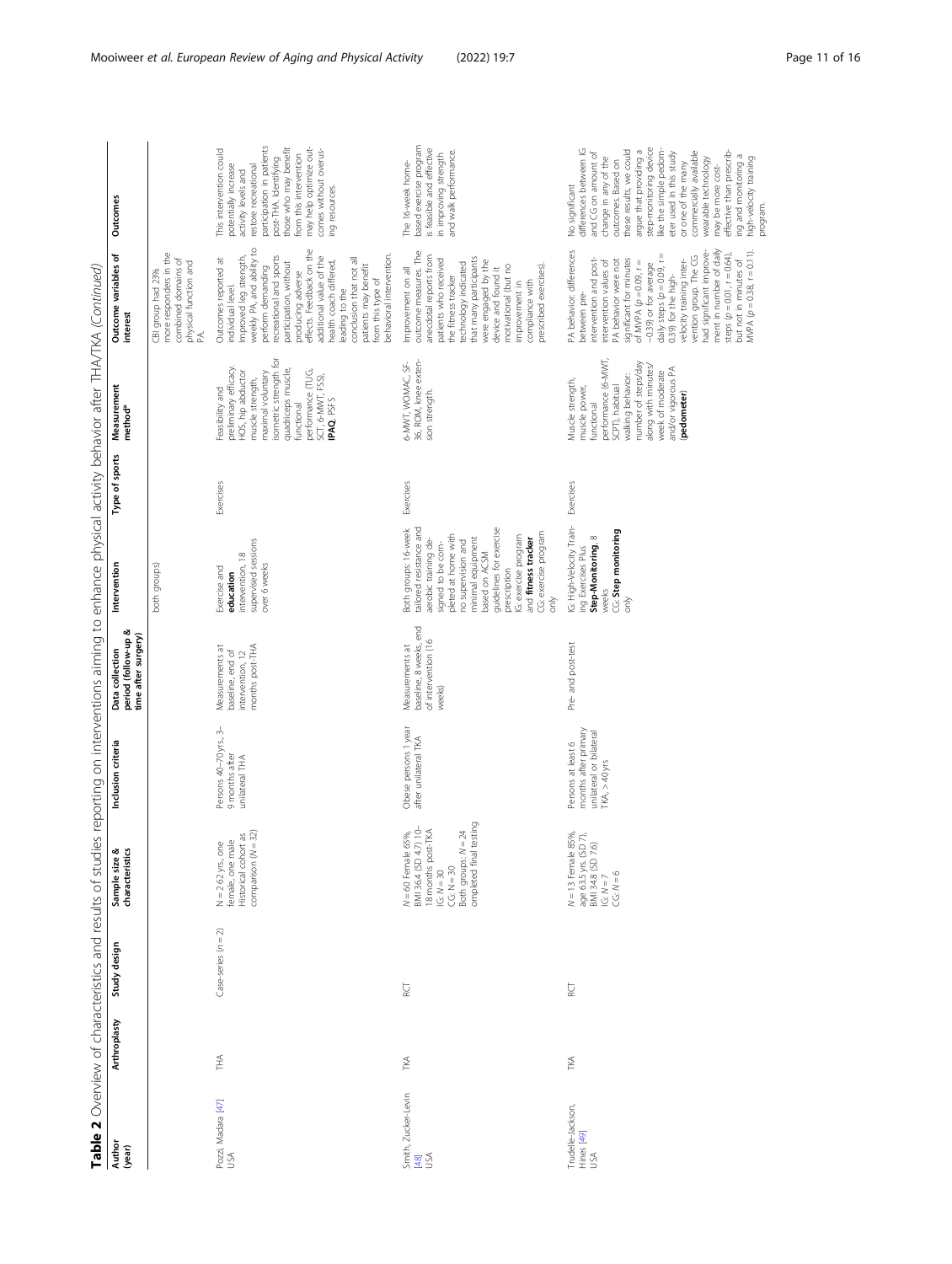|                                   |               |                                                                                                                                                               |                                                      | Table 2 Overview of characteristics and results of studies reporting on interventions aiming to enhance physical activity behavior after THA/TKA (Continued)                                                                                                                                                                                                                                                                                                                                                                                                                                                                                                                                                                                                                                                                                                                                                                                                                                                                                                                                                                                                                                                                                                                                                                                |                                                                                                                     |                                                                                                                                                       |                |                                                                                                                                                                                                                                                       |                                                                                                                                                                                                                                                                                                                                                                                                                                                                                                                                                                                                                                               |                                                                                                    |
|-----------------------------------|---------------|---------------------------------------------------------------------------------------------------------------------------------------------------------------|------------------------------------------------------|---------------------------------------------------------------------------------------------------------------------------------------------------------------------------------------------------------------------------------------------------------------------------------------------------------------------------------------------------------------------------------------------------------------------------------------------------------------------------------------------------------------------------------------------------------------------------------------------------------------------------------------------------------------------------------------------------------------------------------------------------------------------------------------------------------------------------------------------------------------------------------------------------------------------------------------------------------------------------------------------------------------------------------------------------------------------------------------------------------------------------------------------------------------------------------------------------------------------------------------------------------------------------------------------------------------------------------------------|---------------------------------------------------------------------------------------------------------------------|-------------------------------------------------------------------------------------------------------------------------------------------------------|----------------|-------------------------------------------------------------------------------------------------------------------------------------------------------------------------------------------------------------------------------------------------------|-----------------------------------------------------------------------------------------------------------------------------------------------------------------------------------------------------------------------------------------------------------------------------------------------------------------------------------------------------------------------------------------------------------------------------------------------------------------------------------------------------------------------------------------------------------------------------------------------------------------------------------------------|----------------------------------------------------------------------------------------------------|
| Author<br>(year)                  | Arthroplasty  | Study design                                                                                                                                                  | Sample size &<br>characteristics                     | Inclusion criteria                                                                                                                                                                                                                                                                                                                                                                                                                                                                                                                                                                                                                                                                                                                                                                                                                                                                                                                                                                                                                                                                                                                                                                                                                                                                                                                          | period (follow-up &<br>time after surgery)<br>Data collection                                                       | Intervention                                                                                                                                          | Type of sports | Measurement<br>method*                                                                                                                                                                                                                                | Outcome variables of<br>interest                                                                                                                                                                                                                                                                                                                                                                                                                                                                                                                                                                                                              | <b>Outcomes</b>                                                                                    |
| Van der Walt, Salmon<br>Australia | F<br>F<br>īΧΑ | ă                                                                                                                                                             | 82<br>$IG (FB): N = 81$<br>CG (NFB): N=<br>$N = 163$ | or TKA, 1 day postop<br>primary elective THA<br>Adults undergoing                                                                                                                                                                                                                                                                                                                                                                                                                                                                                                                                                                                                                                                                                                                                                                                                                                                                                                                                                                                                                                                                                                                                                                                                                                                                           | PROMs) preop and 6<br>May-December 2016.<br>measurements on<br>days 1-14 postop,<br>months postop.<br>Accelerometer | feedback for 2 weeks<br>postop and no daily<br>FB group: feedback<br>accelerometer on<br>daily step goal<br>NFB group: no<br>by means of<br>itep goal | Walking        | accelerometer, KOOS<br>or HOOS,EuroQol-5D,<br>they would have the<br>one-item question if<br>outcome of surgery<br>same surgery again<br>component of KSS,<br>Gamin Vivofit 2<br>satisfaction with<br>under the same<br>circumstances<br>satisfaction | count by 43% in week 1,<br>with surgery results $\varphi =$<br>months, compared with<br>greater mean daily step<br>significant difference in<br>1.7 times more likely to<br>0.08). 6 months postop,<br>33% in week 2, 21% in<br>90% of FB and 83% of<br>70% of subjects had a<br><b>VFB. FB subjects were</b><br>week 6, and 17% at 6<br>significantly higher (p<br>count compared with<br>0.03) mean daily step<br>achieve a mean 7000<br>reported satisfaction<br>$\text{postop}(\rho = 0.2)$ . No<br>PROMs at 6 months.<br>steps/day than NFB<br>subjects at 6 weeks<br>FB subjects had a<br>their preop level.<br><b>NFB</b> participants | patients several months<br>function and PA in<br>improves physical<br>The CBI program<br>post-TKA. |
|                                   |               | TKA = total knee arthroplasty; TUG = Timed Up and Go Test; UCLA = University<br>McMaster Universities Osteoarthritis Index Physical Functioning; yrs. = years |                                                      | Activity Questionnaire; KM = kilometer; KOOS=Knee Disability and Osteoathritis Outcome Score; KSS=Knee Society Score; MHI-5 = Mental Health Inventory; 4-MWT = 4-min walk test; 6MWT = 6-min walk test; MVPA = moderate-to-vig<br>financial incentive; FSS = fatigue severity score; FU = follow-up; GAS = goal attainment scaling; HHS=Harits Hp Score; HOS=Hip Disability and Osteoarthritis Outcome Score; HOS=Hip Outcome Score; IG= intervention group; IPA<br>of California, Los Angeles; VAS=Visual Analog Scale; wk. = week; WOMAC=Western Ontario and McMaster Universities Osteoarthritis Index; WOMAC PF=Western Ontario and<br>standad of care exercise program; SCT = stair-climbing test; SCPT = stair climb power test; SD= standad deviation; SF-36 = Short Form 36 CF= - Short Form 36 Physical Functioning; THA = total hig arthroplasty; THC = Telepho<br>N = number; NFB = non-feedback; OA = osteoarthritis; PA = physical activity; PROMs = patient-eported outcome measures; PSFS=Patient-Specific Functional Scale; QQL = quality of life; RCT = randomized controlled trial; ROM=<br>* Measure of physical activity in bold; ACSM = American College of Sports Medicine; ADL = activities of daily livities of daily living; BMI = body mass index; CBI=Comprehensive Behavioral Intervention; CG = control group; |                                                                                                                     |                                                                                                                                                       |                |                                                                                                                                                                                                                                                       |                                                                                                                                                                                                                                                                                                                                                                                                                                                                                                                                                                                                                                               |                                                                                                    |

| ٦<br>ڊ<br>١<br>j<br>j      |
|----------------------------|
|                            |
|                            |
|                            |
| I                          |
|                            |
|                            |
| ֦<br>l<br>1                |
|                            |
| İ                          |
| Ò                          |
| j<br>i,<br>١               |
| $\mathbf \zeta$<br>١       |
| ì                          |
| I                          |
| $\frac{1}{2}$              |
|                            |
| $\frac{1}{2}$              |
| i<br>į                     |
| j                          |
| ξ<br>j                     |
| l                          |
| l                          |
| ļ                          |
| n <sub>C</sub> a<br>)<br>) |
|                            |
| Ž                          |
| j<br>1<br>J                |
|                            |
| $\overline{ }$             |
| $\ddot{\phantom{a}}$       |
|                            |
| i<br>i<br>D                |
| ļ                          |
| Ì                          |
| ١                          |
| ğ                          |
| ì                          |
| $\frac{1}{2}$              |
|                            |
| I<br>J                     |
| J                          |
| $\mathbf{I}$               |
| J<br>I                     |
| d<br>ś                     |
|                            |
| ì<br>ī<br>j                |
| ١                          |
|                            |
| J                          |
| ļ                          |
| f                          |
| j<br>ب<br>م                |
| ٦<br>5                     |
| JUCS ar                    |
|                            |
|                            |
| ì<br>i                     |
| Ï<br>ׇ֦֡֡<br>ֺ֦֖֘֝֬        |
| ١                          |
| ١                          |
|                            |
|                            |
|                            |
|                            |
| j                          |
|                            |
|                            |
| J                          |
| ⋍<br>Í                     |
|                            |
| ı                          |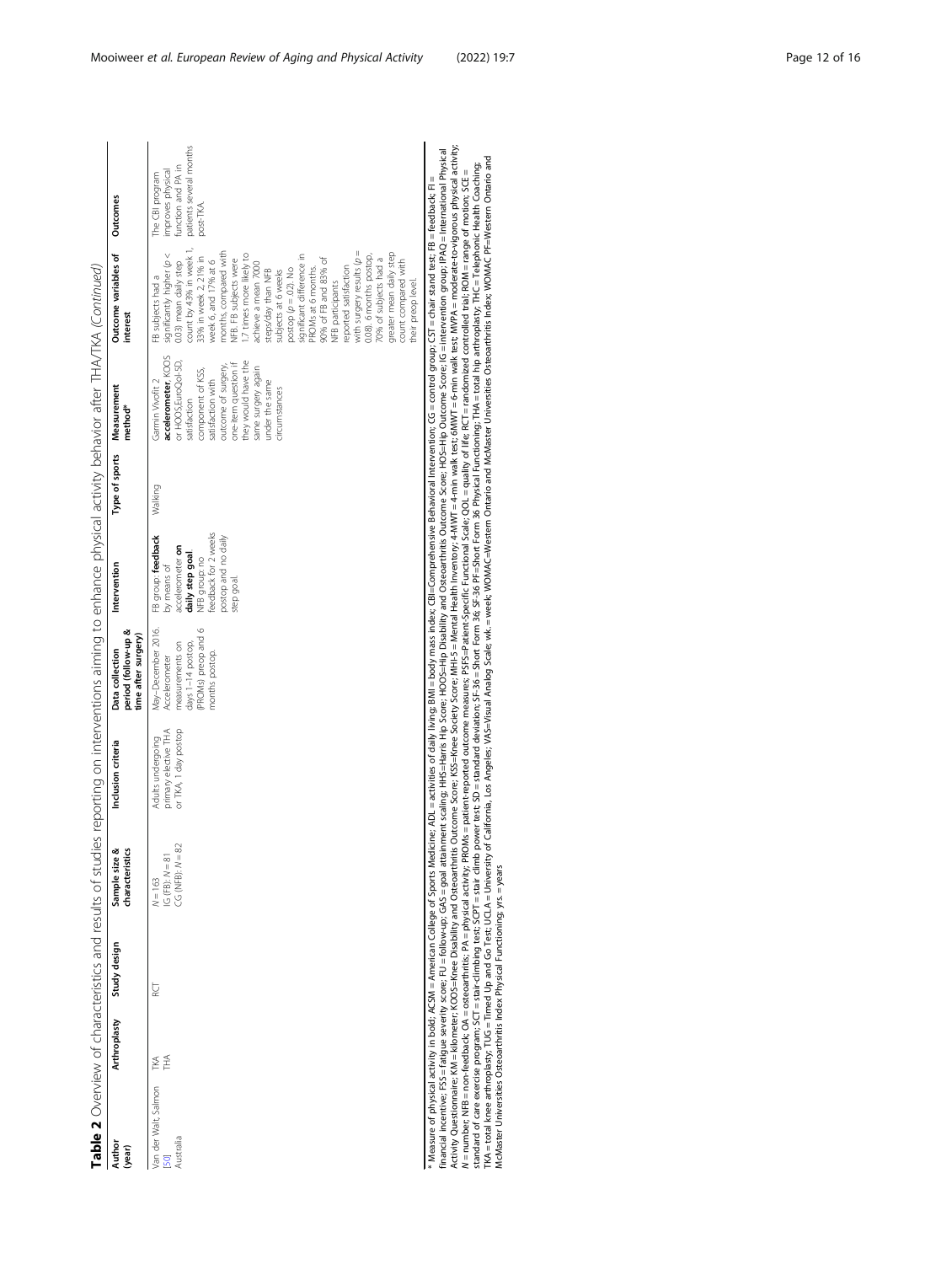[45](#page-15-0), [49\]](#page-15-0), 2 in three articles [\[43,](#page-15-0) [44](#page-15-0), [48](#page-15-0)], and 1 in one article [[40](#page-15-0)]. There weren't any "no" scores in three of the articles [[41](#page-15-0), [42](#page-15-0), [47](#page-15-0)], while six articles [\[43,](#page-15-0) [45,](#page-15-0) [46,](#page-15-0) [48](#page-15-0)–[50](#page-15-0)] received a "no" on one out of five questions. Two articles [[40](#page-15-0), [44](#page-15-0)] scored a 'no' on two questions. The remaining questions of the MMAT received a "can't tell".

# **Outcome**

The 13 interventions to enhance PA were diverse: interventions using guidance from a coach/physiotherapist  $(N = 4)$  [\[40](#page-15-0)–[43\]](#page-15-0), interventions using technology-based feedback on PA behavior  $(N = 3)$  [\[48](#page-15-0)–[50\]](#page-15-0), face-to-face interventions  $(N = 1)$  [\[45](#page-15-0)], interventions including education on PA  $(N = 2)$  [[46](#page-15-0), [47](#page-15-0)], an intervention using goalsetting  $(N = 1)$  [[43](#page-15-0)], an intervention using financial incentives  $(N = 1)$  [[44\]](#page-15-0), and an intervention using a combination of coaching and financial incentives  $(N = 1)$ [[44\]](#page-15-0). To determine the effect of the intervention most studies  $(N = 6)$  used accelerometers to assess PA behavior [\[43](#page-15-0)–[46,](#page-15-0) [49](#page-15-0), [50](#page-15-0)]. The UCLA activity scale was used in two studies [[40,](#page-15-0) [41\]](#page-15-0), the International Physical Activity Questionnaire (IPAQ) in one [\[47\]](#page-15-0). Two studies did not use a measure of PA behavior [\[42](#page-15-0), [48\]](#page-15-0). Moment of final follow-up assessment ranged from end of intervention to five years after intervention. Next to effectiveness the feasibility of five interventions was assessed [\[45](#page-15-0)–[48,](#page-15-0) [50](#page-15-0)], which was considered good in all cases.

Combining the results from those studies using guidance  $(N = 4)$  [\[40](#page-15-0)–[43\]](#page-15-0), feedback  $(N = 4)$  [\[45,](#page-15-0) [48](#page-15-0)–[50\]](#page-15-0) and education  $(N = 2)$  [[46,](#page-15-0) [47\]](#page-15-0), feedback and education seem to be effective in enhancing PA behavior while guidance does not seem to enhance it.

# **Discussion**

The aim of this review was twofold: to provide an overview of PA and sports recommendations given by healthcare professionals and of existing interventions/ programs to stimulate a physically active lifestyle after THA and TKA. For the first objective, 21 articles were found and in general it can be concluded that after both THA and TKA return to low-impact activities is allowed or recommended. Overall, contact sports, most ball sports (except for doubles tennis and table tennis), and sports in the martial arts category were not recommended. Interventions to enhance PA behavior were found in 11 articles, describing 13 interventions. Most interventions used guidance from a coach/therapist, with feedback about PA behavior or education as a means to enhance PA behavior, of which feedback and education seem to be the most effective.

Regarding the recommendations, the focus in the majority of the studies was on general sports activities. The number of general sports activities varied between 15 and 47, probably depending on what are considered general sports activities in the different countries. Most of the time self-constructed (web-based) questionnaires were used which were distributed among orthopedic surgeons and in one study among physiotherapists. Consensus statements were drawn based on the responses. Respondents were often members of national/international orthopedic associations or orthopedic staff at hospitals. In that sense, the outcomes and recommendations derived must be seen in the light of the PA and sports culture of the different countries, although overall it can be concluded that the line of the recommendations is more or less the same.

Contact sports and high-impact sports were discouraged: contact sports probably because of the high twisting forces as well as the large lateral and rearward forces on the joints that these activities entail [\[53](#page-15-0)], and highimpact sports are expected to increase wear rate and therefore negatively affect implant survivorship [\[27\]](#page-14-0). The UCLA score was often used to give an indication of the impact or intensity of sports activities, yet its suitability as a measure to determine intensity can be questioned: in our opinion it only gives a very rough indication. More research is needed, also with objective measurement methods, to gain more insight into the association between intensity of activity and implant survivorship.

The results of the studies  $(n = 5)$  that focused on recommendations for one specific sport were in line with the recommendations as described above, but highlighted the fact that preoperative experience with a specific sport matters. Two studies on persons after THA concerned alpine and cross-country skiing, and one golf and tennis. One study on persons after TKA concerned tennis. Especially when it comes to skiing it must be taken into account that cultural aspects too play a role, as residents of mountain regions will probably be more experienced. Tennis studies included competitive/high level players only, so results may not be representative of recreational tennis players.

With respect to applying the PA recommendations it can be concluded that only one study [\[26](#page-14-0)] informed the degree to which healthcare professionals use these recommendations to stimulate persons after THA and TKA to become physically active again. Although the WHO recommendations apply to the general population [\[9](#page-14-0)], these can also be used for persons after THA and TKA, while taking into account the pros and cons of different activities in relation to survival of the prosthesis. Not following the recommendations in usual care could be ascribed to lack of priority and knowledge. In a British study it was concluded that doctors do not pay much attention to discussing the role of PA with their patients. Contrary to tobacco use and alcohol consumption, doctors tend to under-prioritize physical inactivity [\[54](#page-15-0)]. Nonetheless, advising patients to meet PA recommendations is of the utmost importance, as regular PA has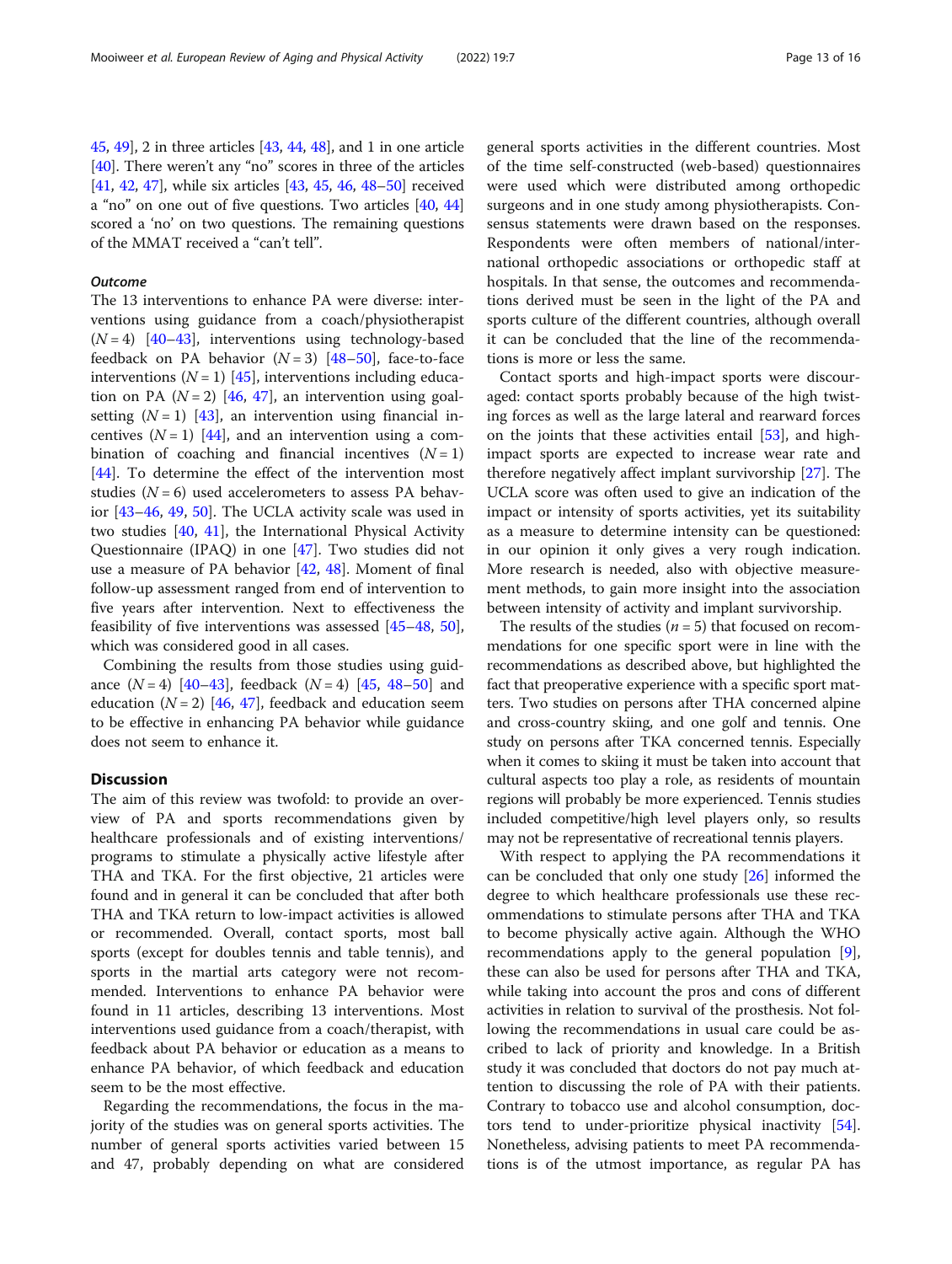<span id="page-13-0"></span>been indicated to improve overall health and fitness [\[5](#page-14-0), [6\]](#page-14-0). While sedentary behavior is increasingly recognized as having a negative impact on health, and is added to the WHO 2020 recommendations, no studies included recommendations on limiting sedentary behavior [\[9](#page-14-0)].

Regarding the interventions to enhance PA behavior, the 11 studies found can be considered low. The interventions were all different in terms of content, which hampered conclusions about their effectiveness. This is in line with the results of the systematic review of Hawke et al., although they used stricter inclusion criteria [\[55](#page-15-0)]. On the other hand, in their review Ishaku et al. concluded that studies show a significant increase in time spent being physically active, although their number of included studies was also low [[12\]](#page-14-0). Besides, not all studies in our review used PA behavior as outcome measure, they used Patient Reported Outcome Measures (PROMs) (pain, function, quality of life (QoL)) and outcome of physical functioning tests instead. In an attempt to combine our results, it seems that adding a feedback component has a positive effect on PA behavior. Most studies used feedback from a device reporting daily step count. This enables individuals to monitor their activity easily; feasibility was proven to be good. Supervised PA however does not seem to achieve better results for PA behavior. Education about a physically active lifestyle seems to enhance PA behavior, yet this conclusion is based on only two studies, one of which was a case study about only two persons. And it is not only short-term effects and feasibility of interventions which should be investigated: the long-term effect on PA is what really counts − an actual change in PA behavior. Of the included studies, the follow-up was mostly limited to a few months or even only post-intervention; only one study looked at the effect of an intervention 5 years later [[41](#page-15-0)]. Overall, the only conclusion that can be drawn from this review is that more research is needed into the effectiveness of interventions aiming to enhance PA behavior in persons after THA and TKA, which is in line with the studies of Hawke et al. and Ishaku et al. [[12,](#page-14-0) [55\]](#page-15-0). The lack of interventions seems to reflect the lack of attention to the long-term benefits of THA and TKA, i.e. the ability to adopt a physically active lifestyle without pain and functional limitations due to osteoarthritis.

# End conclusion

Based on the outcomes of this review it can be concluded that there is a general consensus on what kinds of sports activities can or cannot be allowed or recommended, which is primarily based on consensus studies. With respect to the number of publications on interventions aiming to enhance PA behavior after THA and TKA, it must be concluded that unsatisfactory attention is given to this topic. The number of interventions aiming to enhance PA behavior is very limited and reported interventions are diverse in terms of content, so no conclusions can be drawn. Interventions including the provision of feedback about PA seem to be effective and feasible, and it is recommended to further explore their working mechanism. The methodological quality of the included studies differed considerably. More high-quality studies are needed to support the current evidence, with special attention for long-term effects of interventions on change of PA behavior.

# Implications for practice

Orthopedic surgeons, physiotherapists and other healthcare professionals involved in the care of persons after arthroplasty can use the general consensus to advise persons on the kind of sports activities that are allowed or can be recommended. With respect to amount and intensity of physical activity, healthcare professionals should be encouraged to stimulate persons to comply with the WHO recommendations [[9\]](#page-14-0). They should likewise give more attention to limiting sedentary behavior. Interventions using PA feedback are advised for this purpose. The recommendations issued by the WHO can be used for persons after THA and TKA, taking into account the pros and cons of different activities in relation to survival of the prosthesis.

#### Supplementary Information

The online version contains supplementary material available at [https://doi.](https://doi.org/10.1186/s11556-022-00285-1) [org/10.1186/s11556-022-00285-1.](https://doi.org/10.1186/s11556-022-00285-1)

Additional file 1: Appendix 1. Search strategy. Additional file 2: Appendix 2A. Quality assessment recommendations.

Additional file 3: Appendix 2B. Quality assessment interventions.

#### Acknowledgements

PAIR study group: Giuseppe Barone<sup>1</sup>, Francesco Benvenuti<sup>2</sup>, Mihai Berteanu<sup>3</sup>, Laura Bragonzoni<sup>1</sup>, Ileana Ciobanu<sup>3</sup>, Dante Dallari<sup>4</sup>, Ani Dimitrova<sup>5</sup> Ivo Dimitrov<sup>5</sup>, Jorunn L Helbostad<sup>6</sup>, Alina Iliescu<sup>7</sup>, Pasqualino Maietta Latessa<sup>1</sup>, Andreea Marin<sup>3</sup>, Alessandro Mazzotta<sup>4</sup>, Ann-Katrin Stensdotter<sup>6</sup>, Odd M Hals<sup>6</sup>, Håvard Østerås<sup>6</sup>, Cristiano Paggetti<sup>2</sup>, Erika Pinelli<sup>1</sup>, Nataliya Shalamanova<sup>5</sup>, Rumyana Shalamanova<sup>5</sup>, Claudio Stefanelli<sup>1</sup>, Matei Teodorescu<sup>3</sup>, Nikolay Todorov<sup>5</sup>, Stefania Toselli<sup>7</sup>, Maya Tsvetanova<sup>5</sup>, Monica Unsgaard-Tøndel<sup>6</sup> , Lora Yoncheva<sup>5</sup>, Raffaele Zinno<sup>1</sup> .

Institutional affiliations:

1. Department for Life Quality Studies, University of Bologna, Rimini Campus, Rimini, Italy.

- 2. Medea, Florence, Italy.
- 3. Carol Davila University of Medicine and Pharmacy, Bucharest, Romania.
- 4. Rizzoli Orthopaedic Institute, Bologna, Italy.
- 5. Know and Can Association, Bulgaria.

6. Norwegian University of Science and Technology, Trondheim, Norway. 7. Department of Biomedical and Neuromotor Science, University of Bologna, Bologna, Italy.

#### Authors' contributions

YM; MS; IAS: Conception and design; Collection and assembly of data; Analysis and interpretation of the data; Drafting of the article; Critical revision of the article for important intellectual content; Final approval of the article;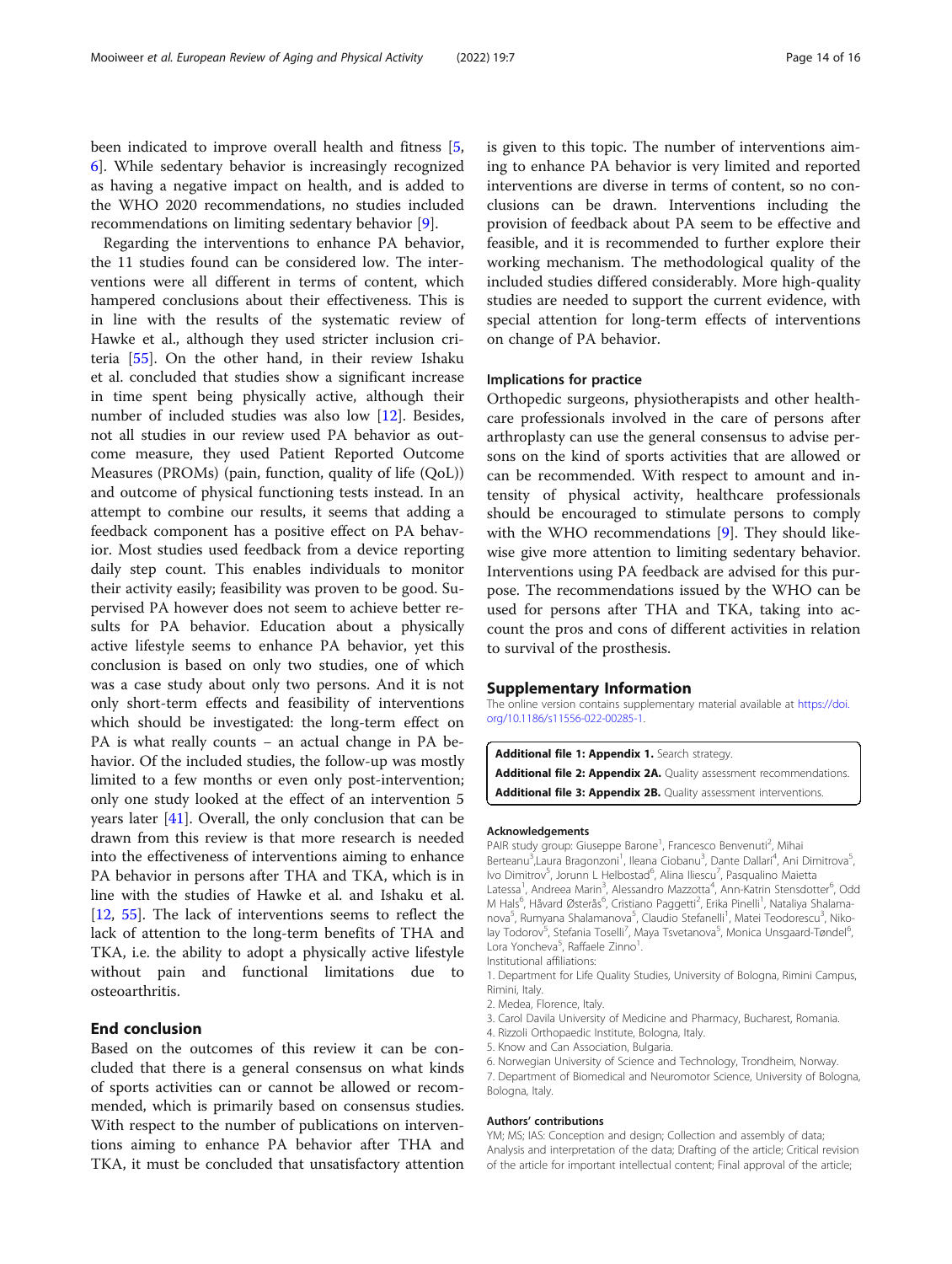#### <span id="page-14-0"></span>Funding

This study was funded by the Erasmus+ program. Application number: 613008-EPP-1-2019-1-IT-SPO-SCP.

#### Availability of data and materials

The datasets used and/or analysed for the current study are available from the corresponding author upon reasonable request.

#### **Declarations**

#### Ethics approval and consent to participate

Not applicable.

#### Consent for publication

All authors gave final approval of the submitted version.

#### Competing interests

No competing interests.

Received: 4 August 2021 Accepted: 1 February 2022 Published online: 28 February 2022

#### References

- Ethgen O, Bruyere O, Richy F, Dardennes C, Reginster JY. Health-related quality of life in total hip and total knee arthroplasty. A qualitative and systematic review of the literature. J Bone Joint Surg Am. 2004;86(5):963–74. <https://doi.org/10.2106/00004623-200405000-00012>.
- 2. Stevens M, Reininga IH, Bulstra SK, Wagenmakers R, van den Akker-Scheek I. Physical activity participation among patients after total hip and knee arthroplasty. Clin Geriatr Med. 2012;28(3):509–20. [https://doi.org/10.1016/j.](https://doi.org/10.1016/j.cger.2012.05.003) [cger.2012.05.003](https://doi.org/10.1016/j.cger.2012.05.003).
- 3. Konings MJ, De Vroey H, Weygers I, Claeys K. Effect of knee arthroplasty on sports participation and activity levels: a systematic review and metaanalysis. BMJ Open Sport Exerc Med. 2020;6(1):e000729. [https://doi.org/1](https://doi.org/10.1136/bmjsem-2019-000729) [0.1136/bmjsem-2019-000729.](https://doi.org/10.1136/bmjsem-2019-000729)
- 4. Bull FC, Al-Ansari SS, Biddle S, Borodulin K, Buman MP, Cardon G, et al. World Health Organization 2020 guidelines on physical activity and sedentary behaviour. Br J Sports Med. 2020;54(24):1451–62. [https://doi.org/1](https://doi.org/10.1136/bjsports-2020-102955) [0.1136/bjsports-2020-102955](https://doi.org/10.1136/bjsports-2020-102955).
- 5. Organization WH. Global action plan on physical activity 2018–2030: more active people for a healthier world. Geneva: World Health Organization; 2018.
- 6. Nelson ME, Rejeski WJ, Blair SN, Duncan PW, Judge JO, King AC, et al. Physical activity and public health in older adults: recommendation from the American College of Sports Medicine and the American Heart Association. Circulation. 2007;116(9):1094–105. [https://doi.org/10.1161/](https://doi.org/10.1161/CIRCULATIONAHA.107.185650) [CIRCULATIONAHA.107.185650](https://doi.org/10.1161/CIRCULATIONAHA.107.185650).
- 7. Schmalzried TP, Huk OL. Patient factors and wear in total hip arthroplasty. Clin Orthop Relat R. 2004;418:94–7. [https://doi.org/10.1097/00003086-200401](https://doi.org/10.1097/00003086-200401000-00016) [000-00016](https://doi.org/10.1097/00003086-200401000-00016).
- 8. Kuster MS. Exercise recommendations after total joint replacement: a review of the current literature and proposal of scientifically based guidelines. Sports Med. 2002;32(7):433–45. [https://doi.org/10.2165/00007256-200232](https://doi.org/10.2165/00007256-200232070-00003) [070-00003](https://doi.org/10.2165/00007256-200232070-00003).
- 9. Organization WH. WHO guidelines on physical activity and sedentary behaviour. WHO Guidelines on Physical Activity and Sedentary Behaviour. WHO Guidelines Approved by the Guidelines Review Committee. Geneva: World Health Organization; 2020.
- 10. Matsunaga-Myoji Y, Fujita K, Makimoto K, Tabuchi Y, Mawatari M. Three-year follow-up study of physical activity, physical function, and health-related quality of life after Total hip arthroplasty. J Arthroplasty. 2020;35(1):198–203. <https://doi.org/10.1016/j.arth.2019.08.009>.
- 11. Fawaz WS, Masri BA. Allowed activities after primary Total knee arthroplasty and Total hip arthroplasty. Orthop Clin North Am. 2020;51(4):441–52. [https://](https://doi.org/10.1016/j.ocl.2020.06.002) [doi.org/10.1016/j.ocl.2020.06.002.](https://doi.org/10.1016/j.ocl.2020.06.002)
- 12. Ishaku TMS, Hall M. Physical activity interventions after hip or knee joint replacement: a systematic review. Curr Phys Med Rehabil Rep. 2020;8(3): 299–311. [https://doi.org/10.1007/s40141-020-00275-3.](https://doi.org/10.1007/s40141-020-00275-3)
- 13. Wagenmakers R, Stevens M, Groothoff JW, Zijlstra W, Bulstra SK, van Beveren J, et al. Physical activity behavior of patients 1 year after primary total hip arthroplasty: a prospective multicenter cohort study. Phys Ther. 2011;91(3): 373–80. [https://doi.org/10.2522/ptj.20100148.](https://doi.org/10.2522/ptj.20100148)
- 14. Kersten RF, Stevens M, van Raay JJ, Bulstra SK, van den Akker-Scheek I. Habitual physical activity after total knee replacement. Phys Ther. 2012;92(9): 1109–16. <https://doi.org/10.2522/ptj.20110273>.
- 15. Smith TO, Parsons S, Fordham B, Ooms A, Dutton S, Hing C, et al. Behaviour change physiotherapy intervention to increase physical activity following hip and knee replacement (PEP-TALK): study protocol for a pragmatic randomised controlled trial. BMJ Open. 2020;10(7):e035014. [https://doi.org/1](https://doi.org/10.1136/bmjopen-2019-035014) [0.1136/bmjopen-2019-035014.](https://doi.org/10.1136/bmjopen-2019-035014)
- 16. Smith TO, Mansfield M, Dainty J, Hilton G, Mann CJV, Sackley CM. Does physical activity change following hip and knee replacement? Matched case-control study evaluating physical activity scale for the elderly data from the osteoarthritis initiative. Physiotherapy. 2018;104(1):80–90. [https://](https://doi.org/10.1016/j.physio.2017.02.001) [doi.org/10.1016/j.physio.2017.02.001.](https://doi.org/10.1016/j.physio.2017.02.001)
- 17. Bramer W, Bain P. Updating search strategies for systematic reviews using EndNote. J Med Libr Assoc. 2017;105(3):285–9. [https://doi.org/10.5195/jmla.2](https://doi.org/10.5195/jmla.2017.183) [017.183](https://doi.org/10.5195/jmla.2017.183).
- 18. Bramer WM, Giustini D, de Jonge GB, Holland L, Bekhuis T. De-duplication of database search results for systematic reviews in EndNote. J Med Libr Assoc. 2016;104(3):240–3. [https://doi.org/10.3163/1536-5050.104.3.014.](https://doi.org/10.3163/1536-5050.104.3.014)
- 19. Amstutz HC, Le Duff MJ. Effects of physical activity on long-term survivorship after metal-on-metal hip resurfacing arthroplasty: is it safe to return to sports? Bone Joint J. 2019;101-b(10):1186–91.
- 20. Bradley BM, Moul SJ, Doyle FJ, Wilson MJ. Return to sporting activity after Total hip arthroplasty-a survey of members of the British hip society. J Arthroplasty. 2017;32(3):898–902. <https://doi.org/10.1016/j.arth.2016.09.019>.
- 21. Clifford PE, Mallon WJ. Sports after total joint replacement. Clin Sports Med. 2005;24(1):175–86. <https://doi.org/10.1016/j.csm.2004.08.009>.
- 22. Healy WL, Iorio R, Lemos MJ. Athletic activity after joint replacement. Am J Sports Med. 2001;29(3):377–88. <https://doi.org/10.1177/03635465010290032301>.
- 23. Klein GR, Levine BR, Hozack WJ, Strauss EJ, D'Antonio JA, Macaulay W, et al. Return to athletic activity after total hip arthroplasty. Consensus guidelines based on a survey of the hip society and American Association of hip and Knee Surgeons. J Arthroplasty. 2007;22(2):171–5. [https://doi.org/10.1016/j.a](https://doi.org/10.1016/j.arth.2006.09.001) [rth.2006.09.001.](https://doi.org/10.1016/j.arth.2006.09.001)
- 24. Laursen MK, Andersen JB, Andersen MM, Simonsen OH, Laursen MB. Danish surgeons allow the most athletic activities after total hip and knee replacement. Eur J Orthop Surg Traumatol. 2014;24(8):1571–7. [https://doi.](https://doi.org/10.1007/s00590-014-1442-z) [org/10.1007/s00590-014-1442-z.](https://doi.org/10.1007/s00590-014-1442-z)
- 25. McGrory BJ, Stuart MJ, Sim FH. Participation in sports after hip and knee arthroplasty: review of literature and survey of surgeon preferences. Mayo Clin Proc. 1995;70(4):342–8. <https://doi.org/10.4065/70.4.342>.
- 26. Meester SB, Wagenmakers R, van den Akker-Scheek I, Stevens M. Sport advice given by Dutch orthopaedic surgeons to patients after a total hip arthroplasty or total knee arthroplasty. Plos One. 2018;13(8).
- 27. Ollivier M, Frey S, Parratte S, Flecher X, Argenson JN. Does impact sport activity influence total hip arthroplasty durability? Clin Orthop Relat Res. 2012;470(11):3060–6. <https://doi.org/10.1007/s11999-012-2362-z>.
- 28. Payo-Ollero J, Alcalde R, Valentí A, Valentí JR. Lamo de Espinosa JM. Influence of total hip arthroplasty and physicians advices in the sports activity performed after the surgery. Revista espanola de cirugia ortopedica y traumatologia. 2020;64(4):251–7. <https://doi.org/10.1016/j.recot.2020.02.004>.
- 29. Swanson EA, Schmalzried TP, Dorey FJ. Activity recommendations after total hip and knee arthroplasty: a survey of the American Association for hip and Knee Surgeons. J Arthroplasty. 2009;24(6 Suppl):120–6. [https://doi.org/10.101](https://doi.org/10.1016/j.arth.2009.05.014) [6/j.arth.2009.05.014.](https://doi.org/10.1016/j.arth.2009.05.014)
- 30. Thaler M, Khosravi I, Putzer D, Siebenrock KA, Zagra L. Return to sports after Total hip arthroplasty: a survey among members of the European hip society. J Arthroplasty. 2020;36(5):1645–54. [https://doi.org/10.1016/j.arth.202](https://doi.org/10.1016/j.arth.2020.11.009) [0.11.009.](https://doi.org/10.1016/j.arth.2020.11.009)
- 31. Thaler M, Khosravi I, Putzer D, Hirschmann MT, Kort N, Tandogan RN, et al. Twenty-one sports activities are recommended by the European knee associates (EKA) six months after total knee arthroplasty. Knee Surg Sports Traumatol Arthrosc. 2021;29(3):694–709. [https://doi.org/10.1007/s00167-020-](https://doi.org/10.1007/s00167-020-06400-y) [06400-y.](https://doi.org/10.1007/s00167-020-06400-y)